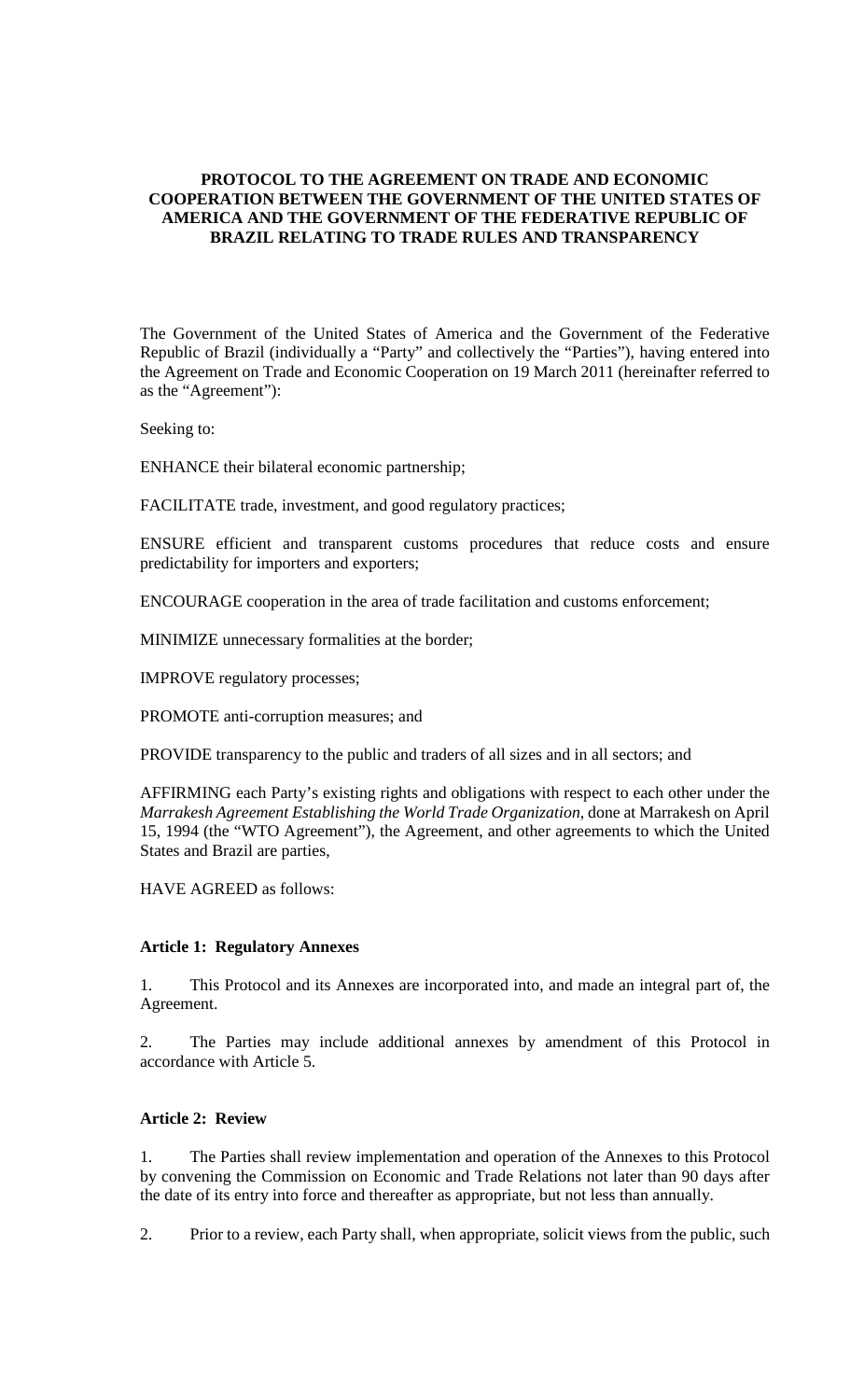as through advisory committees, regarding the implementation of the Annexes.

### **Article 3: Consultation**

1. If at any time a Party has concerns with the other Party's implementation of a provision of the Annexes to this Protocol, the Party may request consultations with the other Party in writing. The Parties shall make every attempt to arrive at a mutually satisfactory resolution.

2. The Parties recognize the importance of implementation of each Annex under this Protocol to development of the Agreement work program and their shared objective of promoting bilateral trade and investment.

### **Article 4: Disclosure of Information**

This Protocol does not require a Party to furnish or allow access to information, the disclosure of which would be contrary to its law or would impede law enforcement, or otherwise be contrary to the public interest, or which would prejudice the legitimate commercial interests of particular enterprises, public or private.

### **Article 5: Entry into Force, Amendment, and Termination**

1. Each Party shall notify the other Party, in writing, once it has completed the internal procedures required for the entry into force of this Protocol. This Protocol shall enter into force the day following the last notification.

2. This Protocol may be amended by written agreement of the Parties. Any amendment shall enter into force according to paragraph 1.

3. Either Party may terminate this Protocol or one or more Annexes by providing written notice of termination to the other Party. The termination shall take effect on a date agreed by the Parties or, if the Parties cannot agree on a date, 180 days after the date of delivery of the notice of termination.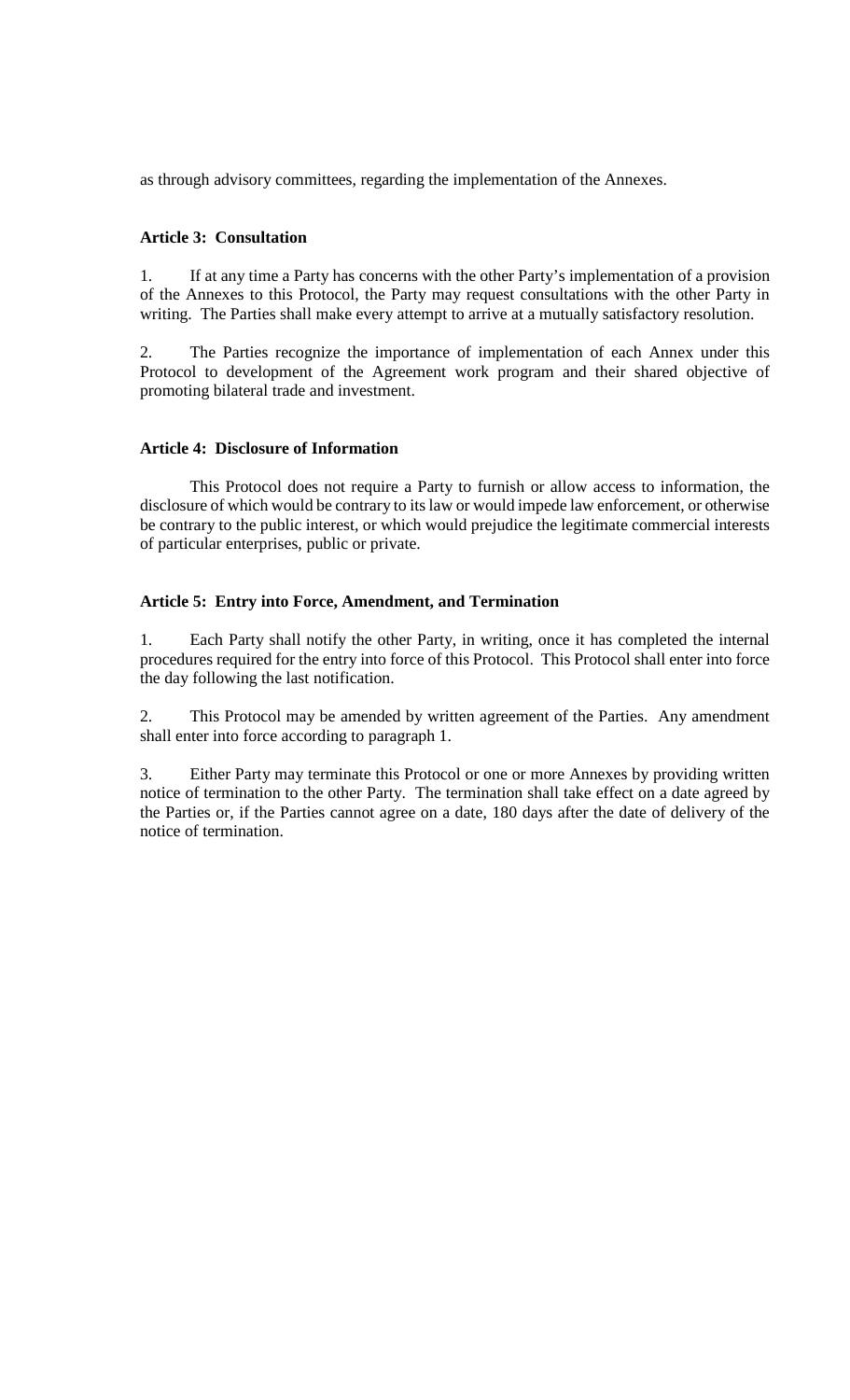# **ANNEX I: TRADE FACILITATION AND CUSTOMS ADMINISTRATION**

### **Article 1: Online Publication**

1. Each Party shall make available on a free, publicly accessible website the following information and update such information as necessary:

- (a) an informational resource that describes the procedures and practical steps an interested person needs to follow for importation into, exportation from, or transit through the territory of the Party;
- (b) the documentation and data that it requires for importation into, exportation from, or transit through its territory;
- (c) its laws, regulations, and procedures for importation into, exportation from, or transit through its territory;
- (d) all current customs duties, taxes, fees, and charges it imposes on or in connection with importation, exportation, or transit, including when the fee or charge applies, and the amount or rate;
- (e) contact information for its enquiry point or points established or maintained pursuant to Article 3 (Enquiry Points);
- (f) its laws, regulations, and procedures for becoming a customs broker, for issuing customs broker licenses, and regarding the use of customs brokers;
- (g) informational resources that help an interested person understand the person's obligations when importing into, exporting from, or transiting goods through the Party's territory, how to be compliant, and any additional facilitations available based on a record of compliance, such as through a trusted trader program; and
- (h) procedures to correct an error in a customs transaction, including the information to submit and, if applicable, the circumstances when penalties will not be imposed.

#### **Article 2: Communication with Traders**

- 1. To the extent possible, in accordance with its law, each Party shall:
	- (a) publish, in advance, regulations of general application governing trade and customs matters that it proposes to adopt;
	- (b) provide interested persons the opportunity to comment before the Party adopts such regulations; and
	- (c) take these comments into account as appropriate.

2. Changes to duty rates or tariff rates, measures that have a relieving effect, measures the effectiveness of which would be undermined as a result of compliance with paragraph 1, measures applied in urgent circumstances, or minor changes to domestic law and legal system are each excluded from paragraph 1.

3. Each Party shall adopt or maintain a mechanism to regularly communicate with traders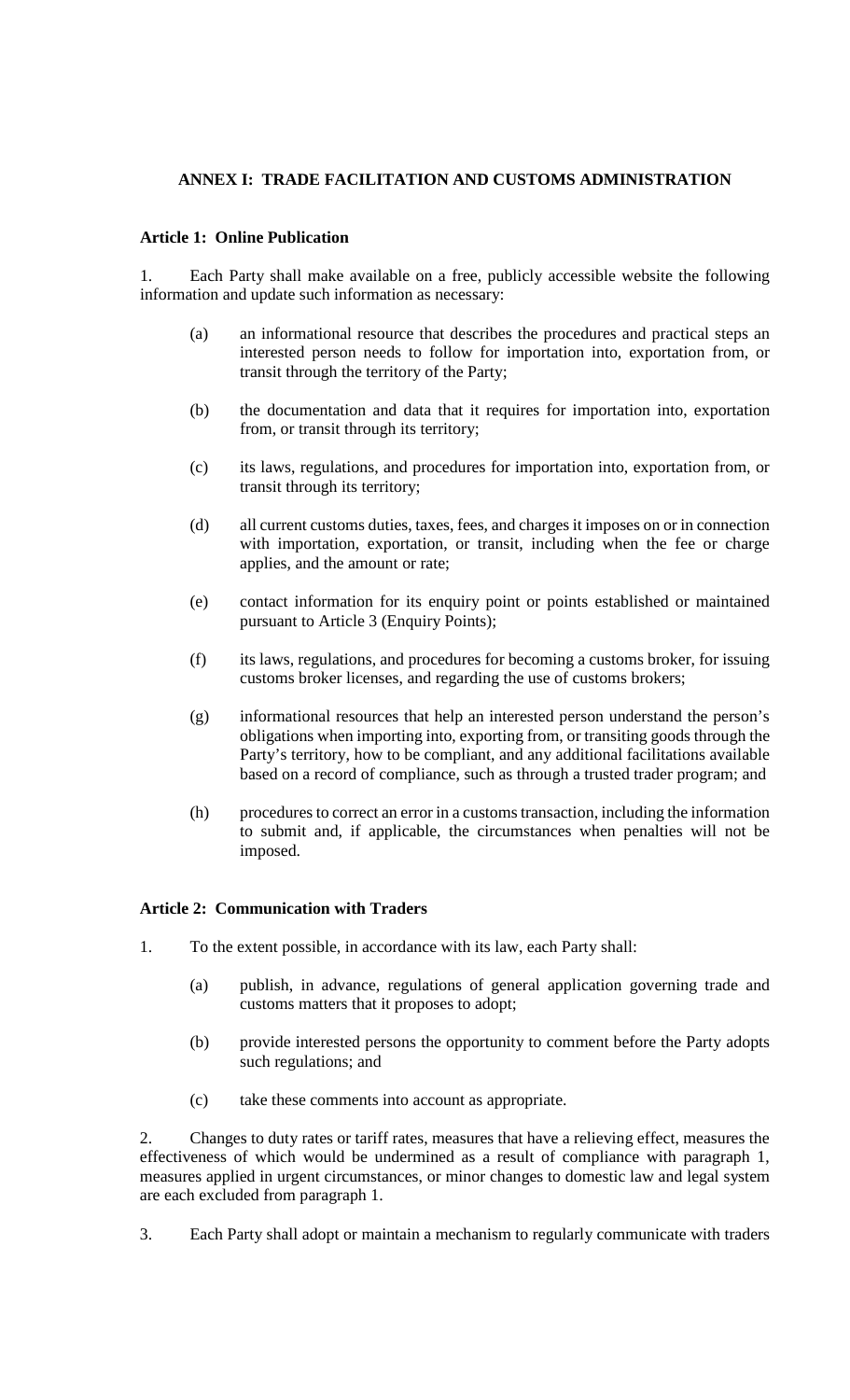within its territory on its procedures related to the importation, exportation, and transit of goods. These communications shall provide traders with an opportunity to raise emerging issues and provide their views to the customs administration and other governmental agencies on these procedures.

# **Article 3: Enquiry Points**

1. Each Party shall establish or maintain one or more enquiry points to respond to enquiries by interested persons concerning importation, exportation, and transit procedures.

2. No Party shall require the payment of a fee or charge for answering enquiries through the enquiry point established under paragraph 1.

3. For greater certainty, a Party may require payment of a fee or charge with respect to other enquiries requiring document search, duplication, review, and processing of large volumes of documents and data in connection with requests in accordance with its laws and regulations providing public access to government records.

4. Each Party shall ensure that its enquiry point responds to enquiries within 20 days.

5. Notwithstanding paragraph 4, a Party may allow its enquiry point to take more than 20 days to respond to enquiries that require a document search, duplication, review, or the processing of large volumes of documents or data.

# **Article 4: Advance Rulings**

1. Each Party shall, through its customs administration, issue a written advance ruling prior to the importation of a good into its territory that sets forth the treatment that the Party shall provide to the good at the time of importation, or exportation in the case of eligibility for drawback or duty deferral.

2. Each Party shall allow a person of a Party who is an exporter, importer, producer, or any other person that has a justifiable cause, or a representative thereof, to request a written advance ruling.

3. No Party shall require, as a condition for requesting an advance ruling, a person of the other Party to establish or maintain a contractual or other relation with a person located in the territory of the importing Party.

4. Notwithstanding paragraph 3, each Party may require a person of the other Party requesting an advance ruling to submit a commercial or government-issued publicly-available document that provides assurance of that person's status as a trader.

5. Each Party shall issue advance rulings with regard to:

- (a) tariff classification;
- (b) the application of customs valuation criteria for a particular case in accordance with the *Agreement on Implementation of Article VII of the General Agreement on Tariffs and Trade*, set out in Annex 1A to the WTO Agreement ("Customs Valuation Agreement");
- (c) the origin of the good;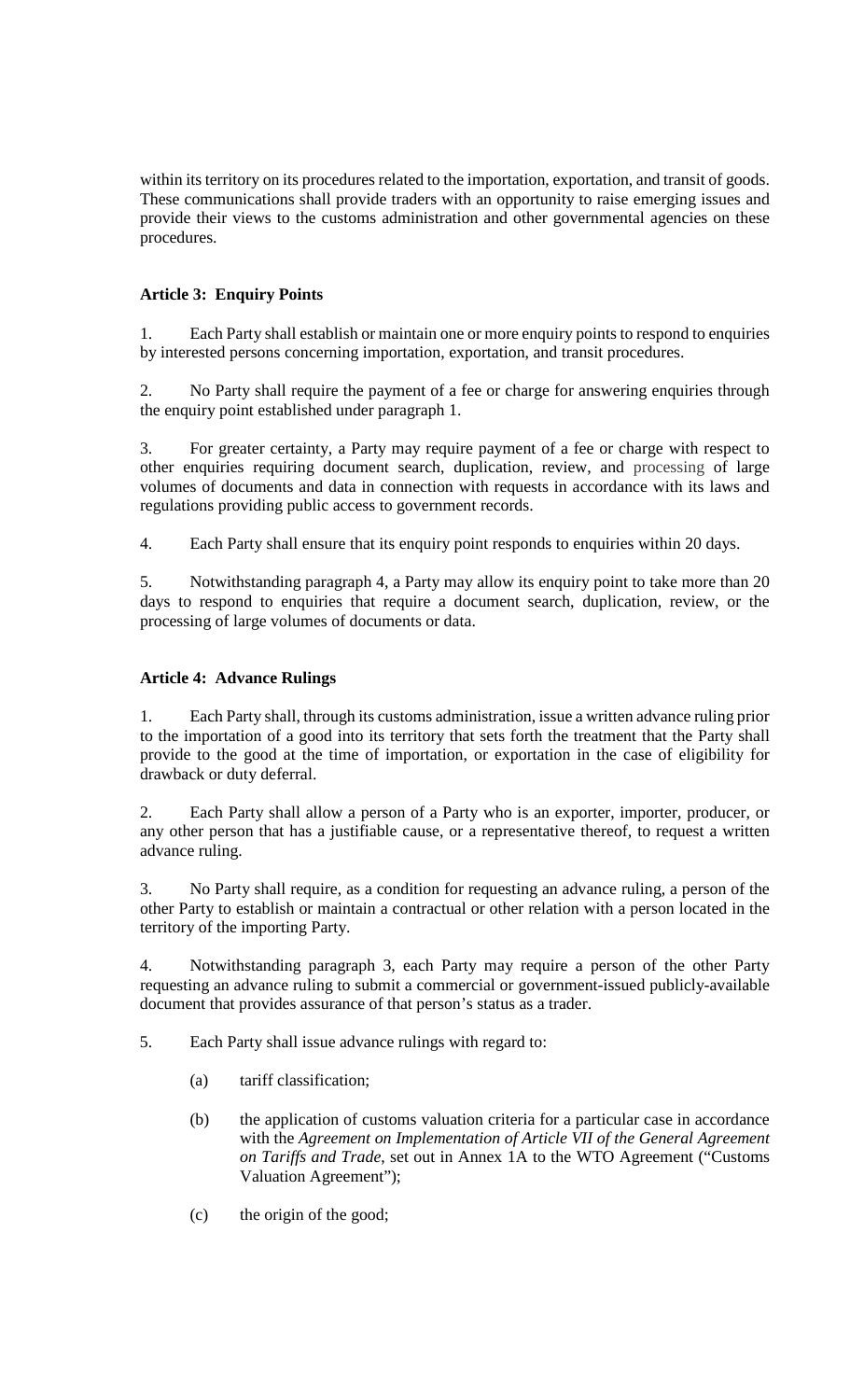- (d) whether a good is subject to a quota or a tariff-rate quota; and
- (e) eligibility for a drawback or duty deferral program.

6. Each Party shall adopt or maintain uniform procedures throughout its territory for the issuance of advance rulings, including a detailed description of the information required to process an application for a ruling.

- 7. Each Party shall provide that its customs administration:
	- (a) may, at any time during the course of an evaluation of a request for an advance ruling, request supplemental information from the person requesting the ruling or a sample of the good for which the advance ruling was requested;
	- (b) in issuing an advance ruling, take into account the facts and circumstances provided by the person requesting that ruling;
	- (c) issue the ruling as expeditiously as possible and in no case later than 150 days after it has obtained all necessary information from the person requesting an advance ruling; and
	- (d) provide to the person requesting an advance ruling the reasons for that ruling with the factual and legal basis.

8. Each Party shall provide that its advance rulings take effect on the date that they are issued or on a later date specified in the ruling, and remain in effect unless the advance ruling is modified or revoked.

9. Each Party shall provide to a person requesting an advance ruling the same treatment as it provided to any other person to whom it issued an advance ruling, provided that the facts and circumstances are identical in all material respects.

10. An advance ruling issued by a Party shall apply throughout its territory to the person to whom the ruling is issued.

11. After issuing an advance ruling, the Party may modify, revoke, or invalidate the advance ruling if:

- (a) there is a change in the law, facts, or circumstances on which the ruling was based;
- (b) the ruling was based on inaccurate or false information; or
- (c) the ruling was based on an error.

12. A Party may decline to issue an advance ruling if the facts and circumstances forming the basis of the advance ruling are the subject of a post clearance audit or an administrative or judicial review or appeal. A Party that declines to issue an advance ruling shall promptly notify, in writing, the person requesting the ruling, setting out the relevant facts and circumstances and the basis for its decision.

13. No Party shall apply retroactively a revocation or modification or invalidation to the detriment of the person requesting the advanced ruling unless that person has not acted in accordance with its terms and conditions or the ruling was based on inaccurate, misleading, or false information provided by the requester.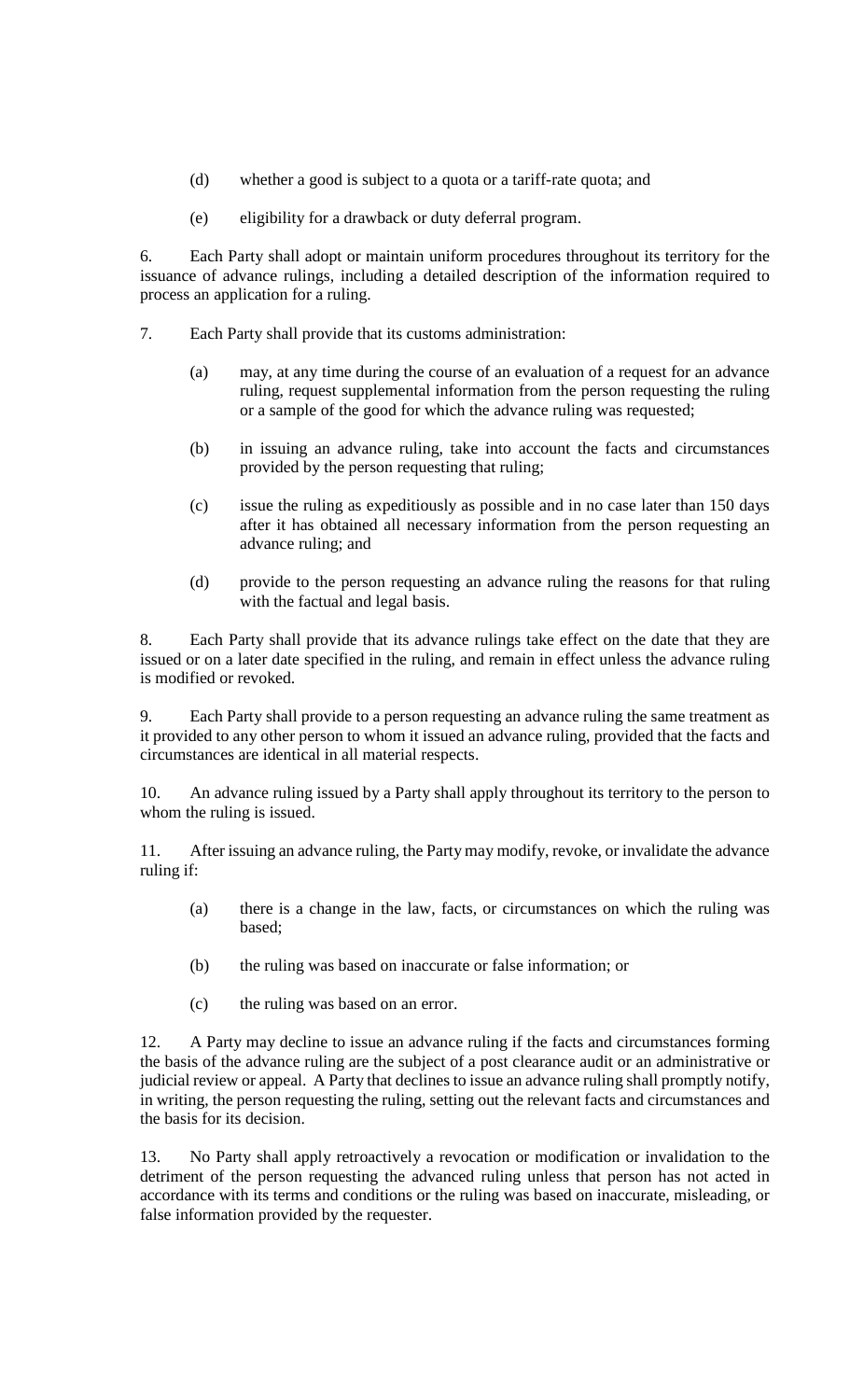14. Each Party shall provide that, unless it retroactively applies a modification, revocation, or invalidation as described in paragraph 13, any modification, revocation, or invalidation of an advance ruling shall be effective on the date on which the modification, revocation, or invalidation is issued, or on such later date as may be specified therein.

15. Each Party shall, in accordance with its laws, regulations, and procedures, make its advance rulings, complete or redacted, available on a free, publicly accessible website.

## **Article 5: Electronic Documents and Systems for Traders**

1. Except under limited circumstances set out in its law, a Party shall, by electronic means, make available and accept for processing any document required for import, export, or transit of goods. In particular, a Party shall:

- (a) make available by electronic means any declaration or other form that is required for import, export, or transit of goods through its territory; and
- (b) allow a customs declaration and related documentation to be submitted in electronic format.

2. Except under limited circumstances set out in its law, whenever an electronic or digital version or copy of a document is submitted to a Party for import, export, or transit of goods, the Party shall accept it as a legal equivalent of a paper version. Under these circumstances, a Party shall not require submission of a paper version of a document required for import, export, or transit of goods.

- 3. Each Party shall:
	- (a) make electronic systems accessible to importers, exporters, persons engaged in the transit of goods through its territory, and other customs users in order to submit and receive information;
	- (b) promote the use of its electronic systems to facilitate the communication between traders and its customs administration and other related agencies; and
	- (c) endeavor to allow an importer, through its electronic systems, to correct multiple import declarations previously submitted to the Party involving the same issue through a single submission.

4. Recognizing that use of an international standard for utilization of an electronic document can facilitate trade, each Party shall issue, accept, and exchange at least the following documents in accordance with such standards:

- (a) electronic phytosanitary certificate (e-Phyto), as defined in the International Standard for Phytosanitary Measures 12 produced by the International Plant Protection Convention;
- (b) International Air Transport Association (IATA) electronic air waybill (e-AWB); and
- (c) cargo XML.

5. The Parties shall consult on additional documents for utilization in accordance with relevant international standards, including electronic CITES permits (eCITES) for the implementation of the *Convention on International Trade in Endangered Species of Wild Fauna*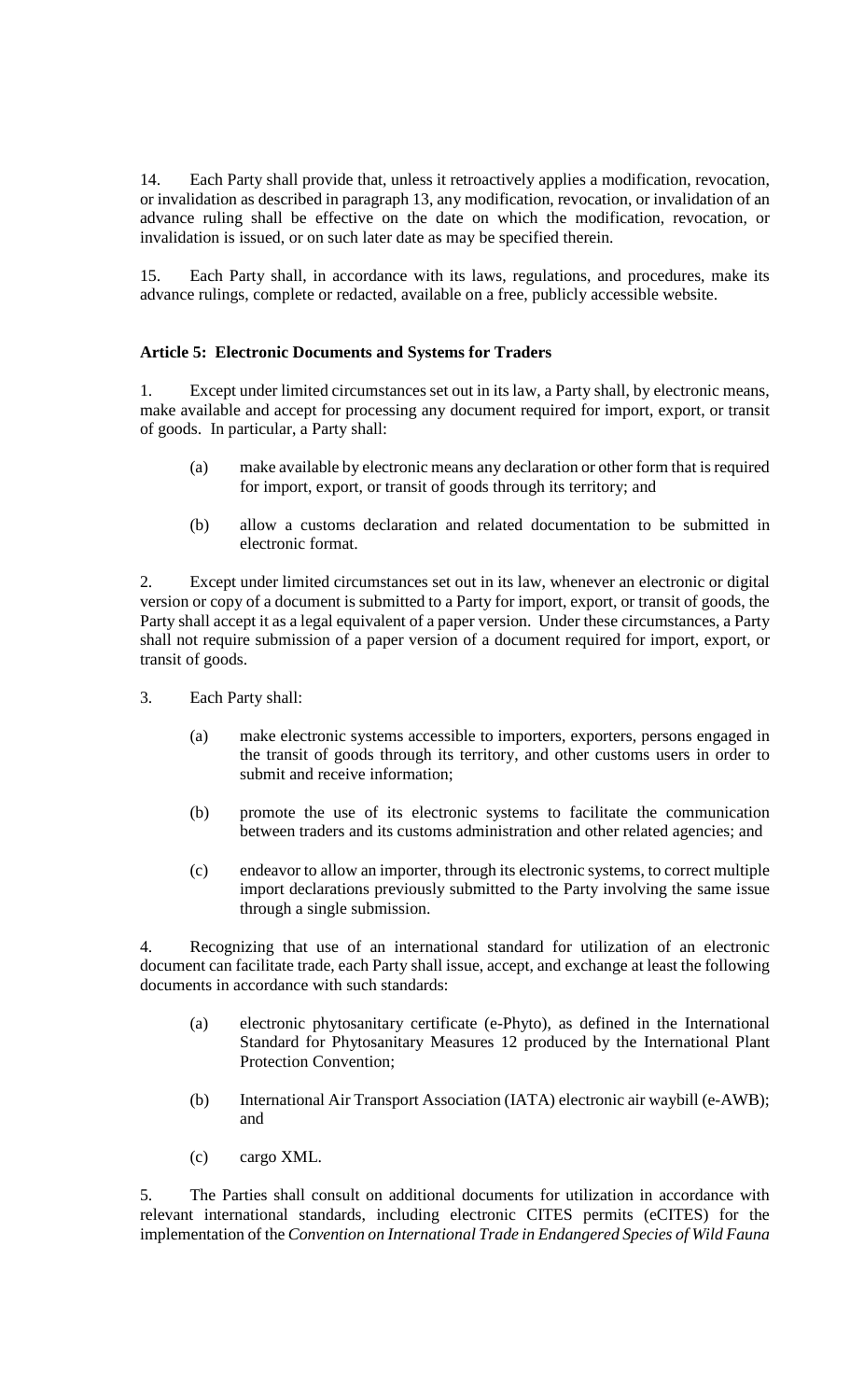*and Flora*. The Parties shall also consult on the exchange of electronic sanitary certifications.

### **Article 6: Use of Technology for the Release and Clearance of Goods**

1. Each Party shall use information technology that expedites procedures for the release of goods, including by:

- (a) allowing for the data and electronic documents provided for in Article 5 (Electronic Documents and Systems for Traders) to be submitted to the Party prior to arrival of the goods; and
- (b) providing for risk assessment and processing of those data and documents prior to the arrival of the goods in its territory.

2. Each Party shall, whenever practicable, utilize available data provided by information technology systems or sensors embedded on vehicles, shipping containers, packing materials, or otherwise with the shipment to:

- (a) perform risk analysis for customs and other border controls; and
- (b) expedite the release of low risk consignments.

3. Each Party shall consult with stakeholders on opportunities to use embedded technology to facilitate processing of goods by the customs administration and other border agencies.

4. Each Party shall use electronic risk management systems in accordance with best practices.

5. Each Party shall apply data analytics methodologies within their risk management systems for customs control.

6. Each Party shall regularly update, as appropriate, risk profiles in its risk management systems, taking into account emerging trends and trade dynamics, and the results of previous customs control activities.

7. Each Party shall endeavor to employ appropriate emerging technology, such as machine learning and other artificial intelligence technologies, to improve the efficiency of its customs administration risk management systems. The Parties are encouraged to share information on these technologies and their use in risk management.

8. Each Party shall endeavor to apply information technology in risk management systems for trade related controls performed by other governmental agencies, such as those in charge of sanitary, phytosanitary, and quality controls, or conformity assessments.

9. When physical inspections of cargos are deemed necessary by the customs administration or other governmental agencies, each Party shall, whenever practicable, employ non-intrusive or remote technologies in order to expedite the release of goods.

10. Each Party shall use, to the extent possible, non-intrusive technologies for processing expedited shipments and other small consignments.

11. Nothing in paragraphs 9 and 10 shall affect the right of a Party to use traditional physical inspections.

12. The Parties are encouraged to cooperate with private sector stakeholders, such as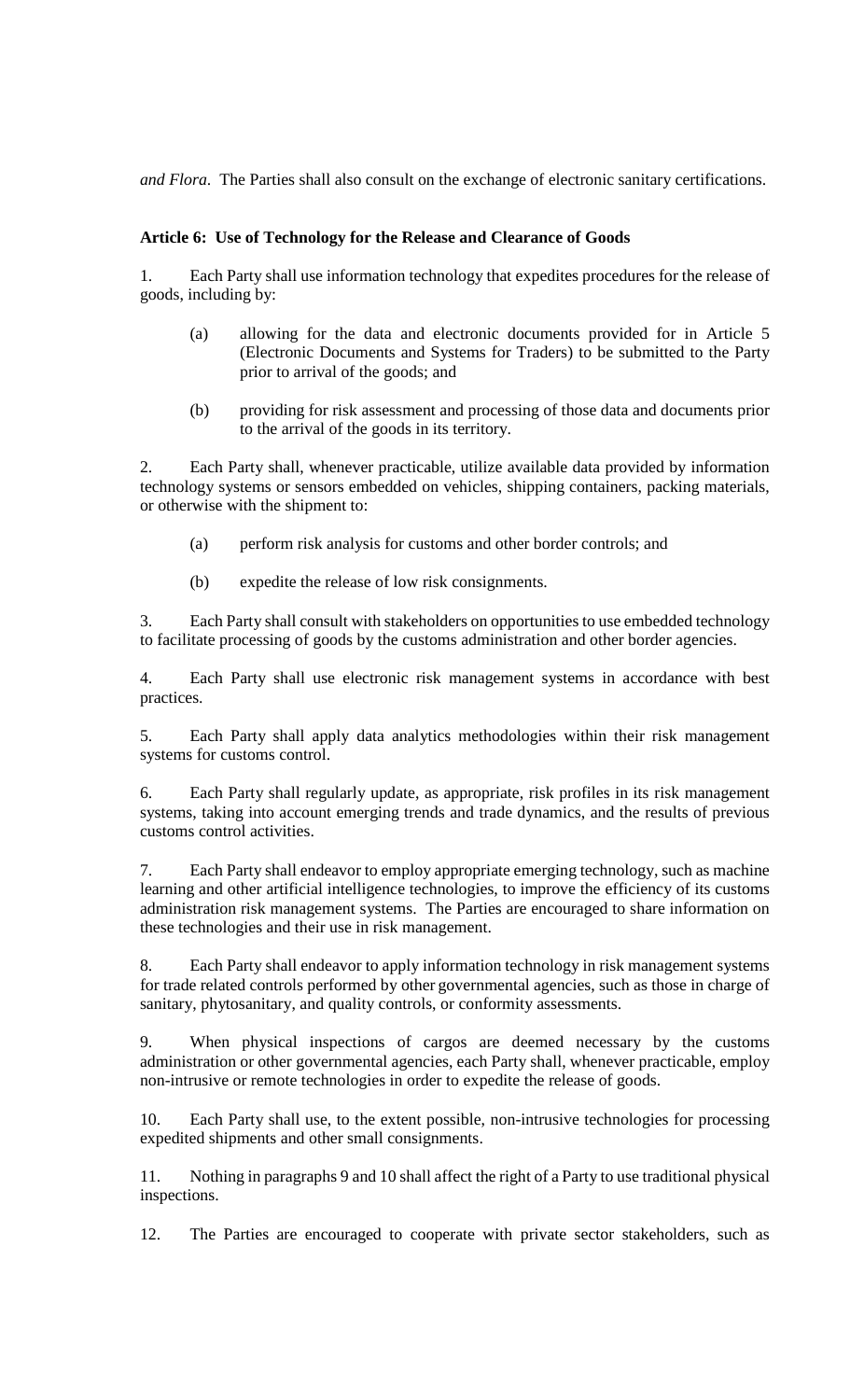authorized economic operators and customs warehouses, on the use of non-intrusive or remote technologies to aid cargo inspections performed by customs or other governmental agencies.

### **Article 7: Electronic Payments**

Each Party shall adopt or maintain procedures allowing for the electronic payment of customs duties, taxes, fees, or charges imposed on or in connection with importation or exportation and collected by the customs administration and other related agencies.

## **Article 8: Authorized Economic Operator (AEO)**

1. Each Party shall maintain a trade facilitation partnership program for operators who meet specified security criteria, known as AEO programs, in accordance with the *Framework of Standards to Secure and Facilitate Global Trade* of the World Customs Organization.

2. With a view to pursuing mutual recognition of the Parties' AEO programs and providing the benefits of each Party's AEO program to the qualified participants of the other Party's AEO program, the Parties, through their customs administrations, shall cooperate through a joint work plan. The joint work plan shall include at least the following:

- (a) mutual information sharing that enables the examination of the compatibility of each Party's AEO program, including the exchange of publicly published applicant criteria and how it rationally and proportionally relates to the trade facilitation benefits it expects its AEO program to provide;
- (b) comprehensive and rigorous evaluation of each Party's respective validation process by which that Party ensures applicants and existing participants meet the published criteria, in particular those criteria related to safety and security and involving remote inspection, non-intrusive inspection as well as physical controls;
- (c) joint development of written mutual recognition operational procedures that includes the implementation of a valid customs mutual assistance agreement to ensure the proper functioning of information sharing and mutual recognition; and
- (d) any mutually agreeable additional element the Parties agree would further enhance the strength of a mutual recognition arrangement, broaden its scope, or provide additional benefits to the Parties' respective traders.

3. The Parties shall consult on the status of the joint work plan described in paragraph 2 on a regular basis. In case of delay under the joint work plan, the Parties shall work expeditiously to identify and address the reasons for the delay.

4. Once each Party has completed the joint work plan and taken its results into account, each Party shall determine whether the two AEO programs are sufficiently compatible with one another. If the Parties agree that the respective AEO programs are sufficiently compatible, a mutual recognition arrangement shall be pursued.

### **Article 9: Single Window**

1. Each Party shall establish or maintain a single window system that enables the electronic submission through a single entry point of the documentation and data the Party requires for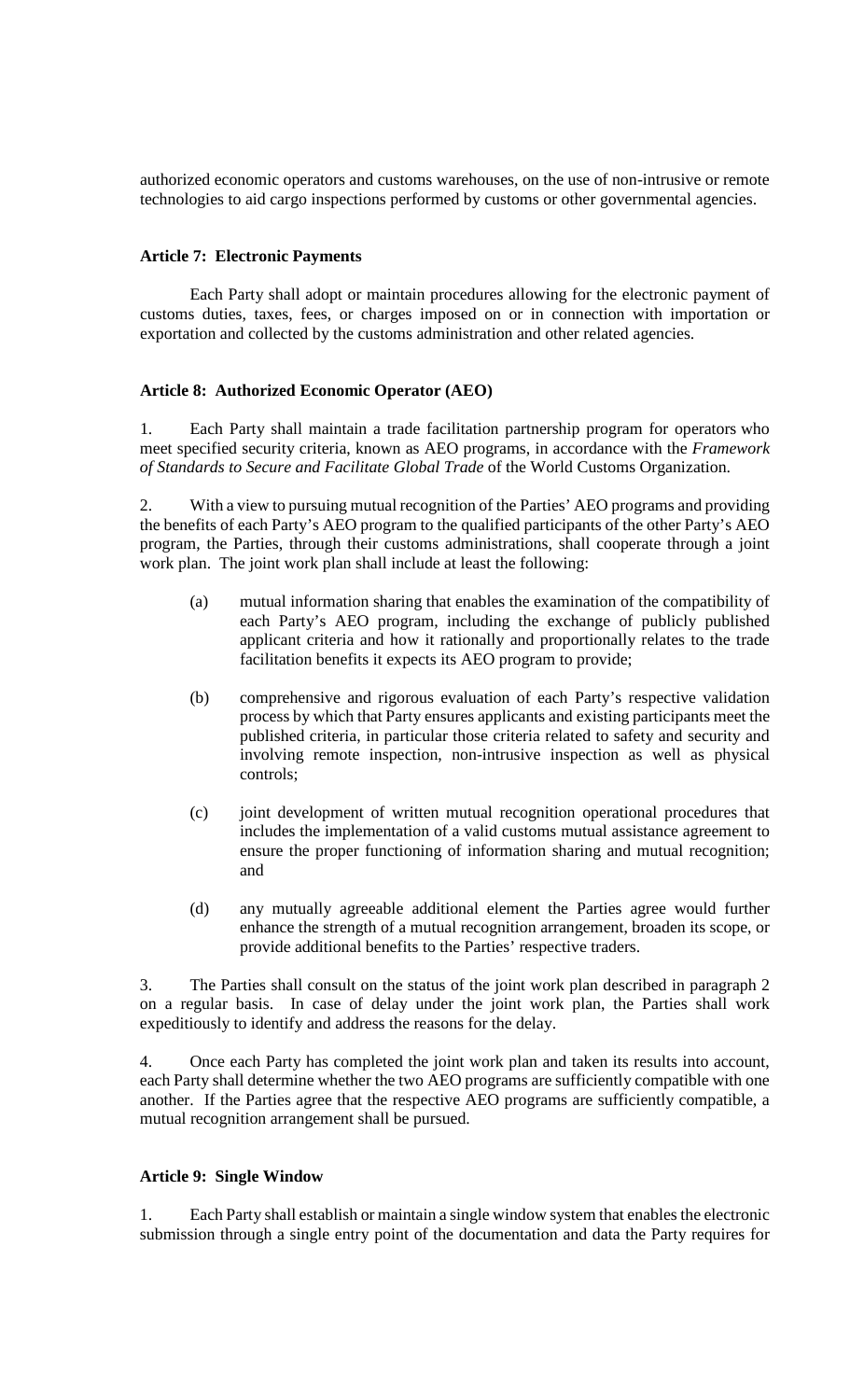importation into, exportation from, and transit through its territory.

2. Each Party shall, in a timely manner, inform a person that is using its single window system of the status of the release of goods, through the single window system.

- 3. In building and maintaining its single window system, each Party shall:
	- (a) incorporate, as appropriate, the World Customs Organization Data Model for data elements;
	- (b) endeavor to implement standards and data elements for import, export, and transit that are the same as the other Party's single window system;
	- (c) on an ongoing basis, streamline its single window system, including by adding functionality to facilitate trade, improve transparency, and reduce release times and costs; and
	- (d) endeavor to implement a reference number to uniquely identify data related to individual transactions.
- 4. In implementing paragraph 3, the Parties shall:
	- (a) share with each other their respective experiences in developing and maintaining their single window system; and
	- (b) work towards a harmonization, to the extent possible, of data elements and customs processes that facilitate use of a single transmission of information to both the exporting and importing Party.

5. Each Party shall endeavor to allow traders and other stakeholders to use the services of authorized private entities to exchange data with the single window system.

6. Each Party shall take into consideration the specific interests of small and medium enterprises when allowing them to use authorized private service providers to submit data to the single window.

## **Article 10: Transparency, Predictability, and Consistency in Customs Procedures**

Each Party shall apply its customs procedures related to the importation, exportation, and transit of goods in a manner that is transparent, predictable, and consistent throughout its territory.

2. Nothing in this Article prevents a Party from differentiating its import, export, and transit procedures, and documentation and data requirements:

- (a) based on the nature and type of goods, or their means of transport;
- (b) based on risk management;
- (c) to provide total or partial exemption to a good from customs duties, taxes, fees, or charges;
- (d) to allow electronic filing, processing, or payment; or
- (e) in a manner consistent with the *Agreement on the Application of Sanitary and*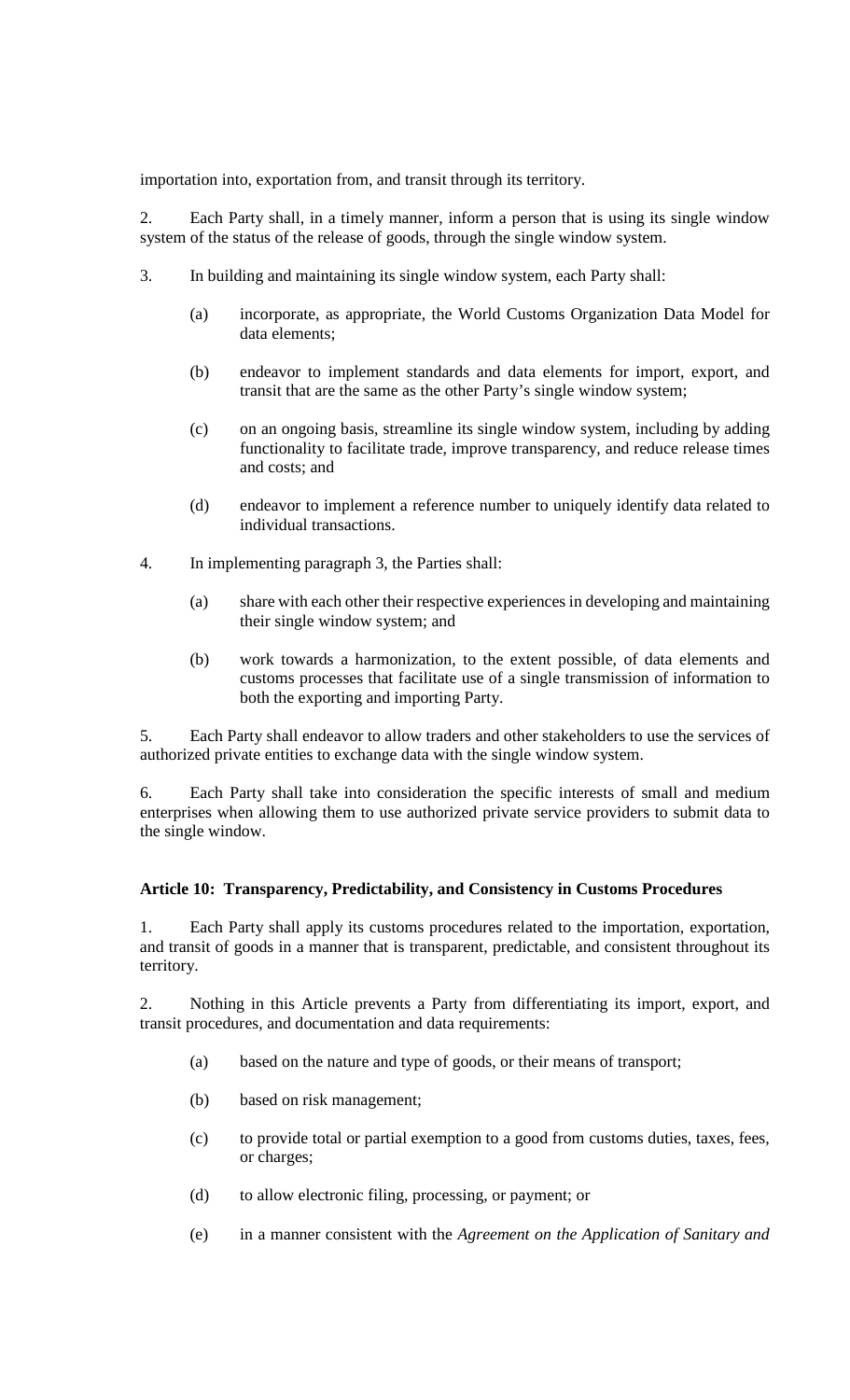## *Phytosanitary Measures*, set out in Annex 1A to the WTO Agreement (SPS Agreement).

3. Each Party shall review its import, export, and transit procedures, and documentation and data requirements, and, based on the results of the review, ensure, as appropriate, that these procedures and requirements are:

- (a) adopted and applied with a view to a rapid release of goods;
- (b) adopted and applied in a manner that aims at reducing the time, administrative burden, and cost of compliance with these procedures and requirements;
- (c) the least trade restrictive of any alternative measures that are reasonably available to fulfil the Party's policy objectives; and
- (d) not maintained, including parts thereof, if no longer required to fulfil the Party's policy objectives.

4. If a Party holds the original version of a document submitted for the importation into, exportation from, or transit through its territory, the Party shall not require an additional submission of the same document.

5. Each Party shall take into consideration, to the extent practicable and appropriate, relevant international standards and international trade instruments for the development of its customs procedures related to the importation, exportation, and transit of goods.

6. Each Party shall adopt or maintain measures with a view to ensuring consistency and predictability for traders throughout its territory in the application of its customs procedures, including determinations on tariff classification and customs valuation of goods. These measures may include training of customs officials or issuing documents that serve to guide customs officials. If an inconsistency in the application of its customs procedures, including determinations on tariff classification or customs valuation of goods, is discovered, the Party shall seek to resolve the inconsistency, if practicable.

# **Article 11: Agricultural and Other Goods Vulnerable to Deterioration (AOGVD)**

- 1. In order to avoid deterioration of AOGVD, each Party for imports of AOGVD shall:
	- (a) provide for electronic submission of any entry process documents, including any required license, permit, market authorization, and registration;
	- (b) automate its quota administration procedures;
	- (c) make available promptly online information on quota availability, including eligibility requirements and quantity of quota allocated;
	- (d) provide for reasonable hours of inspection service at ports; and
	- (e) give appropriate priority when scheduling any inspections that may be required in order to determine whether to release product into commerce.

2. Each Party shall identify opportunities to provide inspection services away from its border in order to facilitate the release of AOGVD. These opportunities may include preauthorization of AOGVD and the provision of outside-the-port services, which may include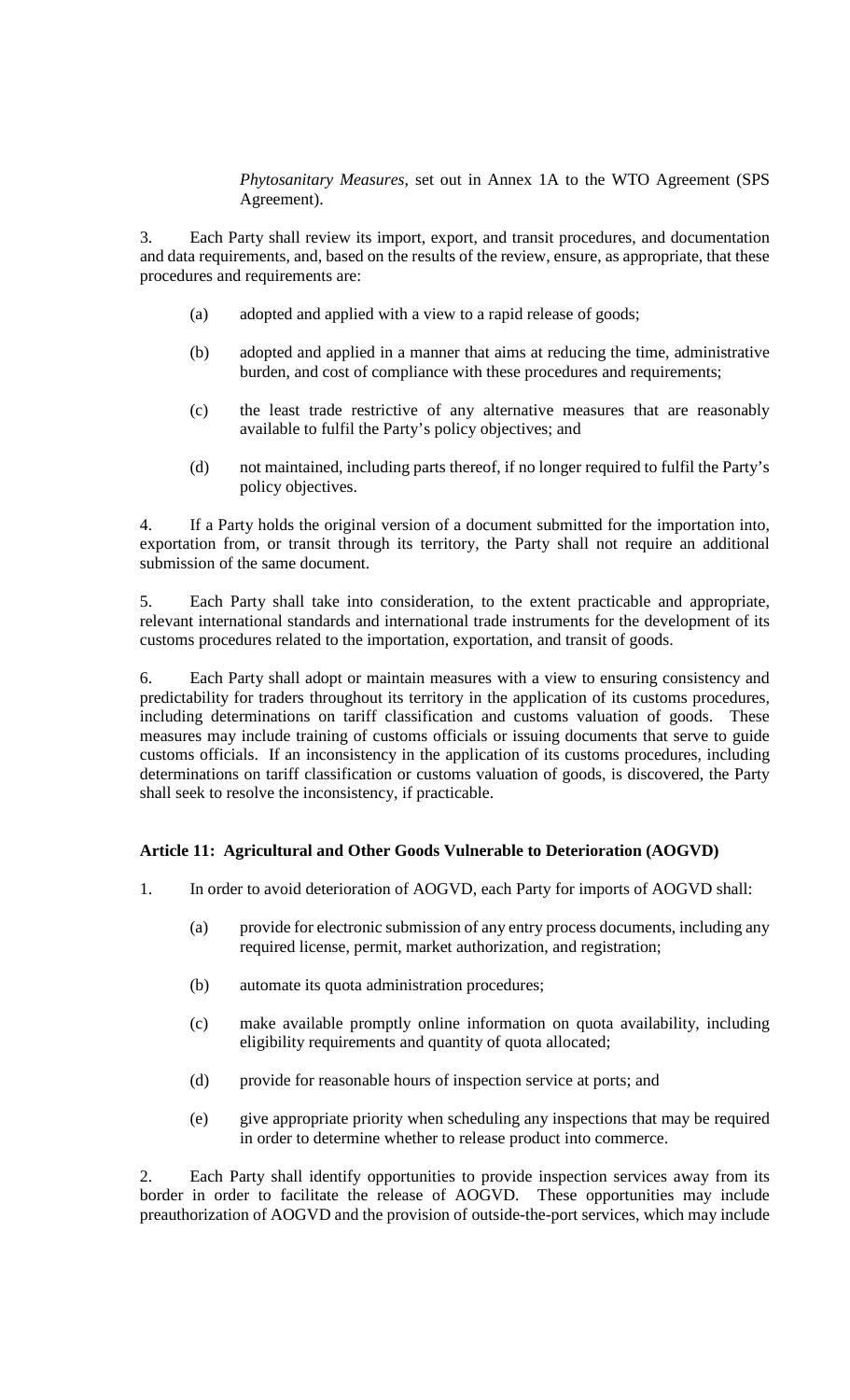allowing an importer to arrange proper storage of AOGVD in climate-appropriate storage facilities pending release.

3. If a Party limits the number of climate-appropriate storage facilities at or near a port, that Party shall take into account, as appropriate, the need for sufficient storage for AOGVD in its management of inspection activities and decisions on the number of facilities.

4. Taking into account the particular costs for trade in AOGVD, each Party shall review its entry process requirements, including the use of stamps, signatures, attestations, and paper requirements, with a view to reducing or automating requirements and reducing the time and burden for processing. The review of these requirements shall include an opportunity for interested persons to comment on requirements, including persons of the other Party and any non-Party. Each Party shall make publicly available the instructions for submitting comments.

5. Each Party shall endeavor to share with each other information on the review under paragraph 4, in particular input from stakeholders involved in trade between the Parties, and to exchange views on how to apply the results of the review to improve their respective processes for the release of AOGVD.

## **Article 12: Consular Transactions**

1. A Party shall not require a consular transaction, including any related fee or charge, in connection with the importation of any good.

2. Consular transactions means requirements that goods of a Party intended for export to the territory of another Party must first be submitted to the supervision of the consul of the importing Party in the territory of the exporting Party, or in the territory of a non-Party, for the purpose of obtaining a consular invoice or a consular visa for a commercial invoice, certificate of origin, manifest, shipper's export declaration, or any other customs documentation in connection with the importation of the good.

## **Article 13: Review and Appeal of Customs Determinations**

1. With a view to providing effective, impartial, and easily accessible procedures for review and appeal of administrative determinations on customs matters, each Party shall ensure that any person to whom a customs administration issues a determination has access to:

- (a) an administrative appeal or a review of the determination by an administrative authority higher than or independent of the employee or office that issued the determination; and
- (b) a judicial review or appeal of the determination or decision made at the final level of an administrative review.

A Party is not required to provide an administrative review under this Article for an advance ruling under Article 4.

2. Each Party shall provide a person to whom it issues an administrative determination with the reasons for the administrative determination and access to information on how to request reviews and appeals.

3. Each Party shall ensure that an authority conducting a review or appeal under paragraph 1 notifies the person in writing of its determination or decision in the review or appeal, and the reasons for the determination or decision.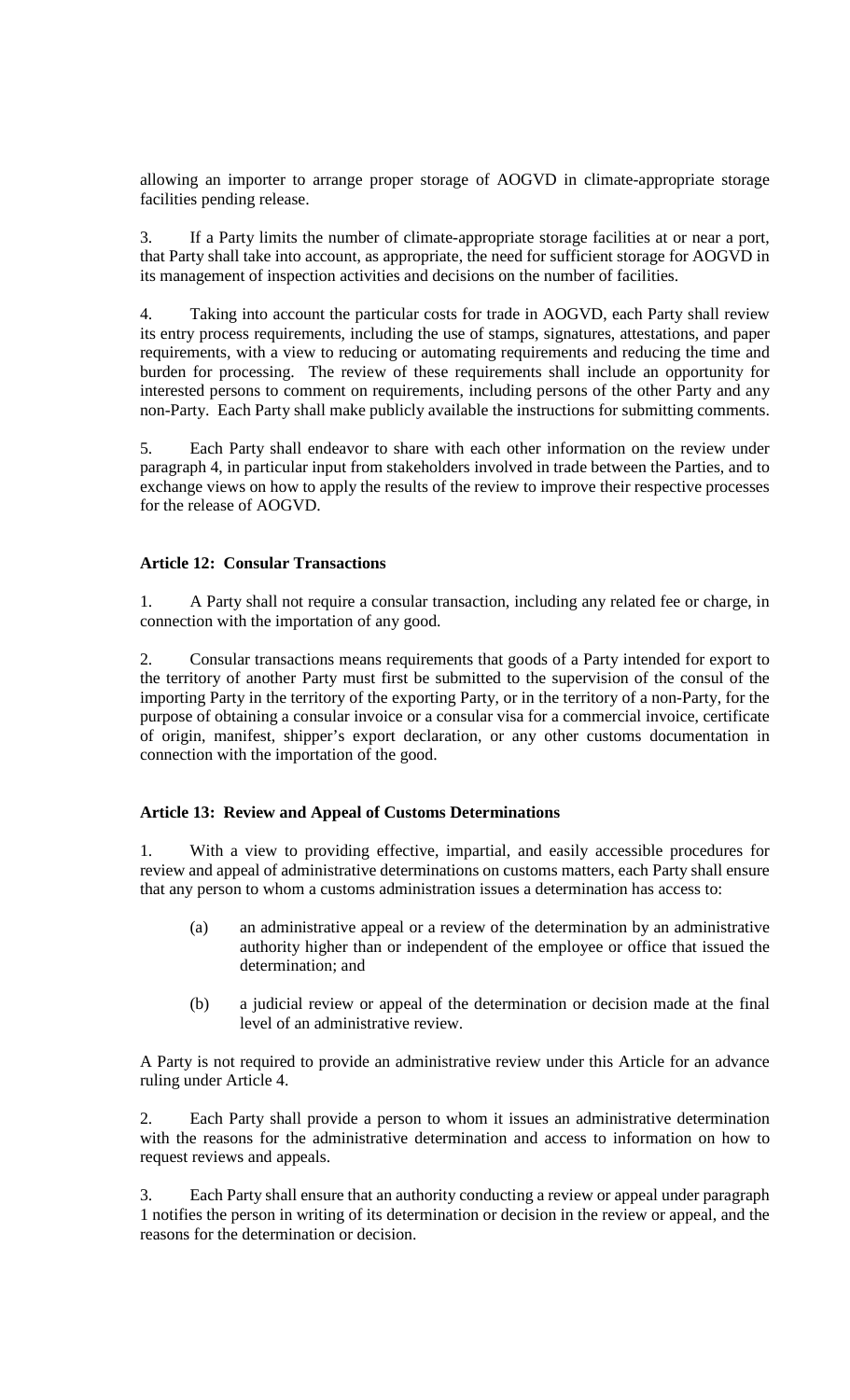4. Each Party shall ensure that if a person receives a determination or decision on an administrative or judicial review or appeal as provided under paragraph 1, that determination or decision shall be applicable in the same manner throughout the territory of the Party with respect to that person.

5. With a view to ensuring predictability for traders and consistent application of its customs laws, regulations, and procedural requirements, each Party shall apply the decisions of its highest administrative appeal authority to the practices of its customs administration throughout its territory.

6. Each Party shall allow a trader to file a request for administrative review or appeal to be conducted by the customs administration through electronic means.

# **Article 14: Administrative Guidance**

1. Each Party shall adopt or maintain an administrative procedure by which a customs office in its territory may request the appropriate authority of the customs administration to provide guidance as to the proper application of laws, regulations, and procedures for importation into, exportation from, or transit through its territory with respect to a specific customs transaction, regardless of whether the transaction is prospective, pending, or has been completed.

2. The appropriate authority of a Party shall provide guidance in response to a request under paragraph 1 if the customs treatment applied or proposed to be applied by the customs office to the transaction is inconsistent with the customs treatment provided with respect to transactions that are identical in all material respects, including by another customs office in the territory of the Party.

3. Each Party shall make available to the public on a free, publicly accessible website the guidance provided in response to a request under paragraph 2.

4. When a person with an interest in the transaction disagrees with the customs office submitting a request under paragraph 1, the Party shall allow the person an opportunity to submit additional documents and supporting information in writing to the appropriate authority of the customs administration before the authority issues its guidance.

5. The customs office shall take into account guidance in response to a request under paragraph 1 with respect to the transaction that is the subject of the request, provided that there is not a ruling or determination issued on the transaction and the facts and circumstances remain the same.

6. Nothing in this Article requires the customs administration to provide guidance on transactions for which a determination has been made, or for which a determination has been applied consistently throughout its territory; on transactions for which a determination is pending; if an importer or exporter has requested a ruling or has received a ruling that has been applied consistently throughout its territory; or on transactions for which a determination or ruling is being reviewed.

## **Article 15: Penalties**

1. Each Party shall adopt or maintain measures that allow for the imposition of a penalty by a Party's customs administration for breach of its customs laws, regulations, or procedural requirements, including those governing tariff classification, customs valuation, transit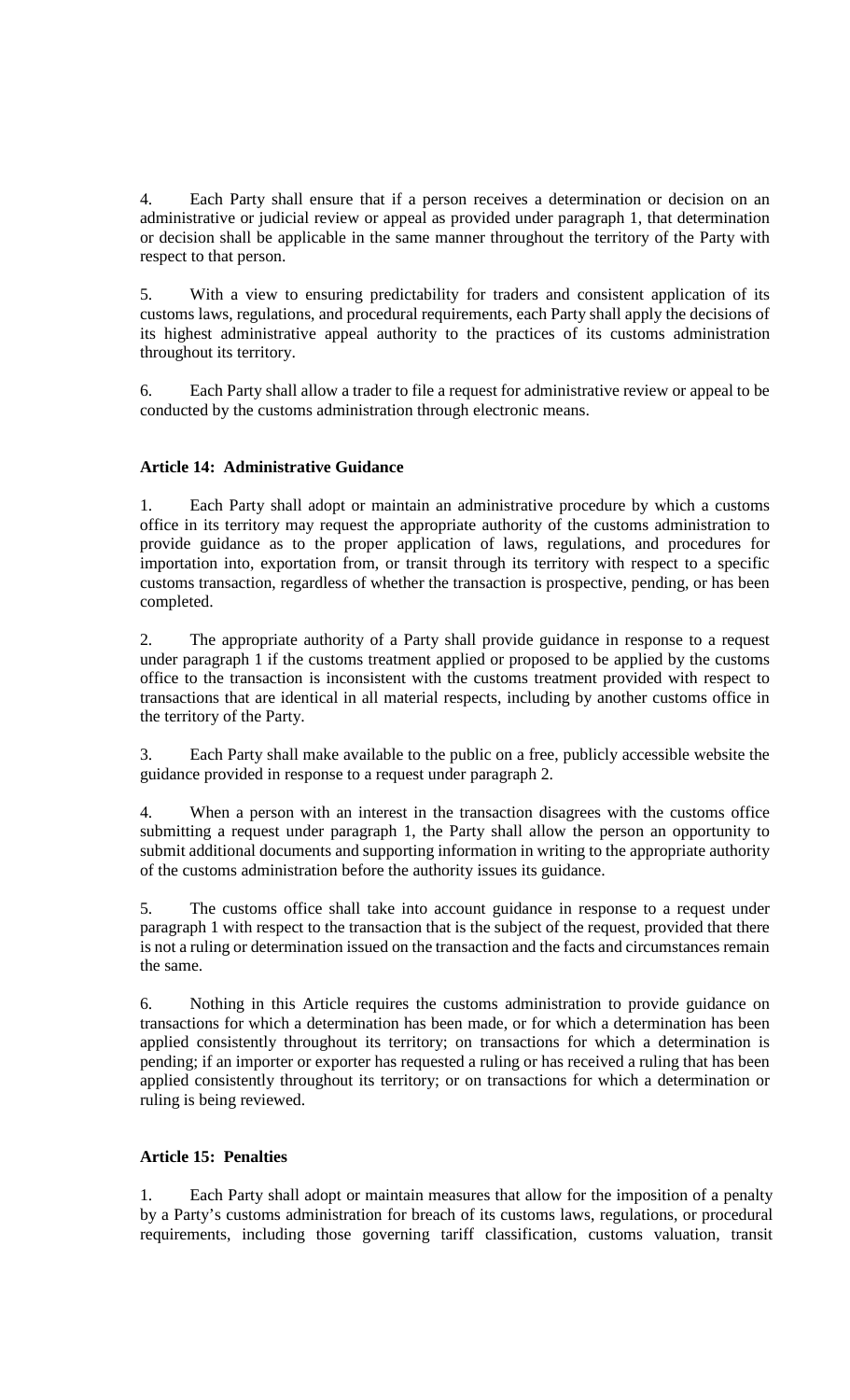procedures, country of origin, or claims for preferential treatment. Each Party shall ensure that such measures are administered in a uniform manner throughout its territory.

2. Each Party shall ensure that a penalty imposed by its customs administration for a breach of its customs laws, regulations, or procedural requirements is imposed only on the person legally responsible for the breach.

3. Each Party shall ensure that any penalty imposed by its customs administration for breach of its customs laws, regulations, or procedural requirements depends on the facts and circumstances of the case, including any previous breaches by the person receiving the penalty, and be commensurate with the degree and severity of the breach.

4. Each Party shall provide that a minor error in a customs transaction, as set forth in its laws, regulations, or procedures, published in accordance with Article 1 (Online Publication), may be corrected without assessment of a penalty, unless the error is part of a consistent pattern of such errors by that person.

5. Each Party shall adopt or maintain measures to avoid conflicts of interest in the assessment and collection of penalties and duties. No portion of the remuneration of a government official shall be calculated as a fixed portion or percentage of any penalties or duties assessed or collected.

6. Each Party shall ensure that when its customs administration imposes a penalty for a breach of its customs laws, regulations, or procedural requirements, it provides an explanation in writing to the person on whom the penalty is imposed, specifying the nature of the breach, including the specific law, regulation, or procedural requirement concerned, and the basis for determining the penalty amount if not set forth specifically in the law, regulation, or procedural requirement.

7. Each Party shall provide that a person may correct an error in a customs transaction that is a potential breach of a customs law, regulation, or procedural requirement, excluding fraud, prior to the discovery of the error by the Party, if the person does so in accordance with the Party's laws, regulations, or procedural requirements, and pays any owed customs duties, taxes, fees, and charges, including interest. The correction shall include the identification of the transaction and circumstances of the error. The Party shall not use this error to assess a penalty for a breach of a customs law, regulation, or procedural requirement.

8. Each Party shall specify a fixed, finite period within which it may initiate penalty proceedings in connection with a breach of a customs law, regulation, or procedural requirement.

## **Article 16: Standards of Conduct**

1. Further to Article 15 (Penalties), each Party shall adopt or maintain measures to deter its customs officials from engaging in any action that would result in, or that reasonably creates the appearance of, use of their public service position for private gain, including any monetary benefit.

2. Each Party shall provide a mechanism for importers, exporters, carriers, customs brokers, and other stakeholders to submit complaints regarding perceived improper or corrupt behavior in its territory, including at ports of entry and other customs offices, of its customs administration personnel. Each Party shall take appropriate action on a complaint in a timely manner in accordance with its laws, regulations, or procedural requirements.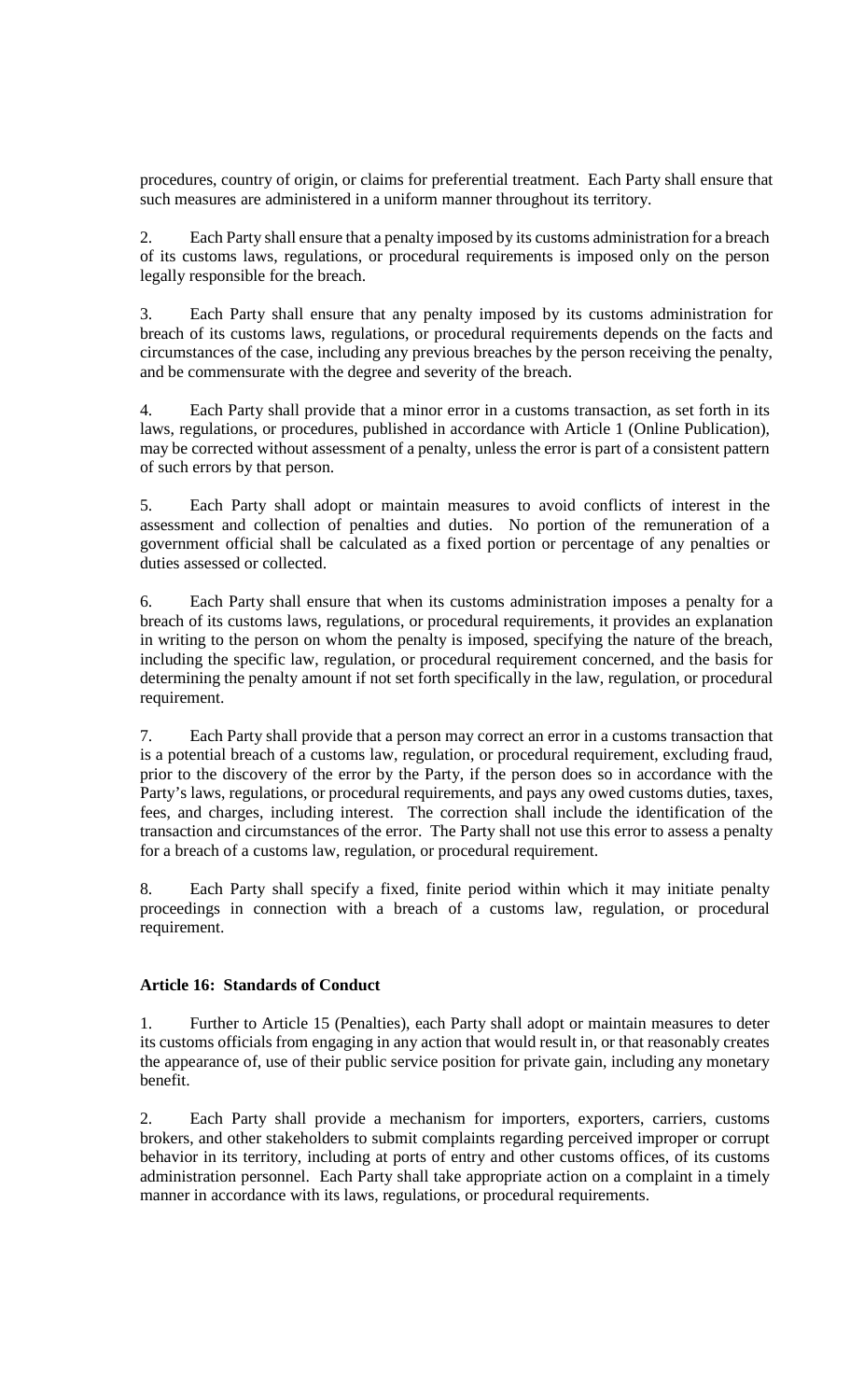# **Article 17: Protection of Trader Information**

1. Each Party's customs administration and other governmental agencies shall apply measures governing the collection, protection, use, disclosure, retention, correction, and disposal of information that it collects from traders.

2. Each Party's customs administration and other governmental agencies shall protect, in accordance with its law, confidential information from use or disclosure that could prejudice the competitive position of the trader to whom the confidential information relates.

3. Notwithstanding paragraph 2, a Party may use or disclose confidential information but only for the purposes of administration or enforcement of its customs laws or as otherwise provided under the Party's law, including in an administrative or judicial proceeding.

4. If confidential information is used or disclosed other than in accordance with this Article, the Party shall address the incident, in accordance with its laws, regulations, or procedural requirements, and strive to prevent a reoccurrence.

# **Article 18: Shipping Containers and Other Substantial Holders**

1. Each Party shall adopt or maintain procedures, such as for temporary admission, that allow a shipping container or other substantial holder being used or to be used in the shipment of goods in international traffic, whether arriving full or empty, of any size, volume, or dimension:

- (a) to be released from customs control without a customs declaration and without assessment of duties, taxes, fees, or charges; and
- (b) to remain within the territory of the Party for at least 364 consecutive days.

2. For purposes of this Article, a shipping container or other substantial holder includes any container, tank, cube, cask, barrel, box, holder, winding core, pallet, crate, or cylinder, whether collapsible or not, that is constructed of a sturdy material capable of repeated use, such as plastic, wood, or steel, and that is used in the shipment of goods in international traffic.

3. Each Party shall include in the treatment of any shipping container or other substantial holder that has an internal volume of one cubic meter or more, the accessories or equipment accompanying it.

## **Article 19: Cooperation**

1. Following the entry into force of this Annex, the Parties shall continue to explore and, when feasible and appropriate, promote the administration of measures that seek to facilitate trade beyond the obligations contained in the WTO *Trade Facilitation Agreement* and this Annex. In this regard, the Parties shall cooperate on customs and other trade related matters between their respective authorities.

- 2. Cooperation may include:
	- (a) identifying customs initiatives to promote trade facilitation as described in this Annex;
	- (b) facilitating the exchange of information between the Parties with respect to their respective experiences regarding the development and implementation of a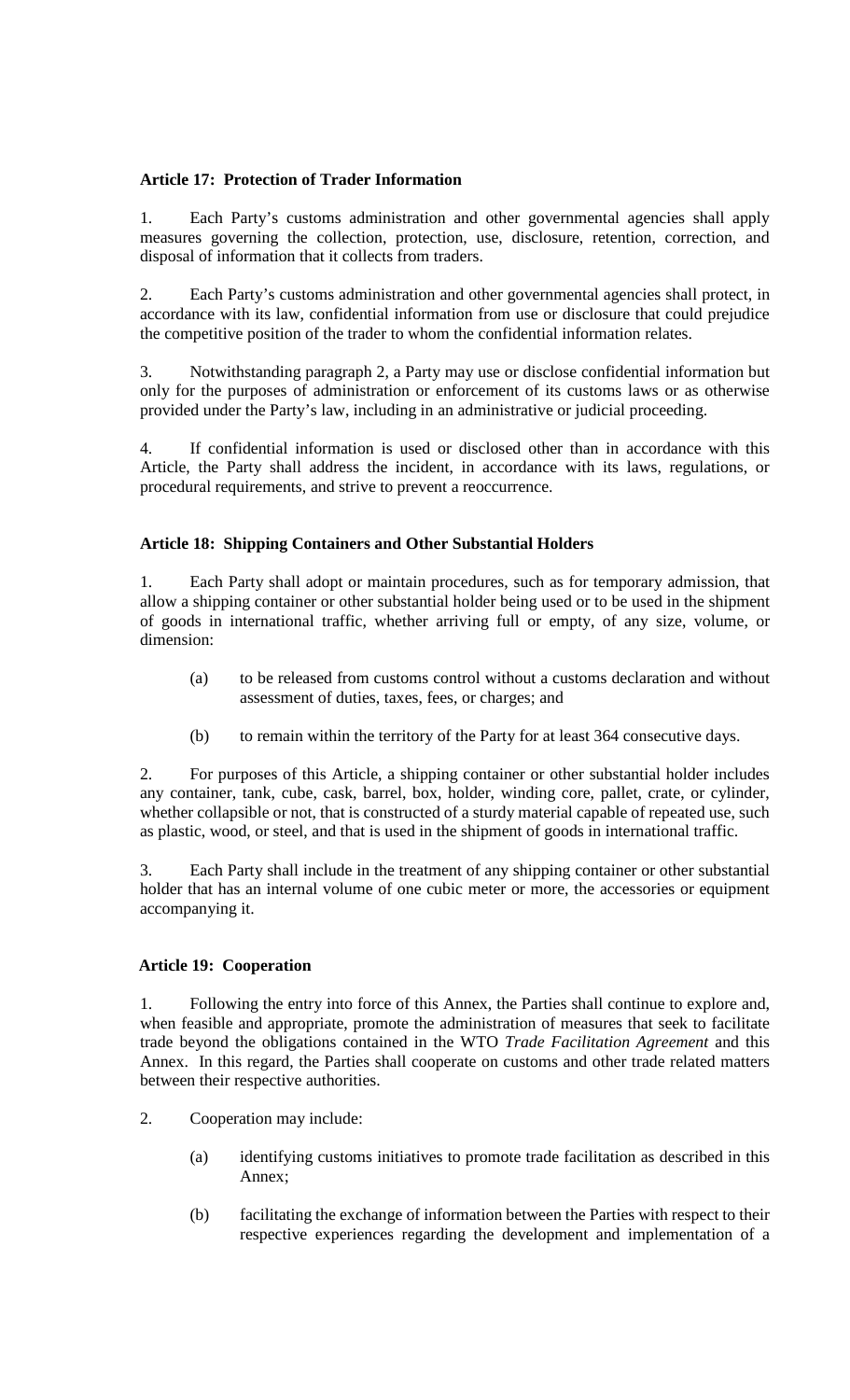single window including information regarding each Party's participating border agencies and the automation of its forms, documents, and procedures;

- (c) facilitating the exchange of information between the Parties regarding the formulation and implementation of, and experiences with, each Party's measures that promote voluntary compliance by traders;
- (d) identifying and cooperating in the development and support of initiatives for joint action by their respective customs administrations and other governmental agencies, in cases where joint action could facilitate trade between the Parties, and taking into account priorities and experiences of their customs administrations and other governmental agencies;
- (e) strengthening their cooperation in the fields of customs and trade facilitation in international organizations and initiatives;
- (f) providing a forum for the sharing of views on individual cases involving questions of tariff classification, customs valuation, other customs treatments, or emerging industry trends and issues, with a view to reconciling inconsistencies, supporting a competitive business environment, or otherwise facilitating trade and investment among the Parties;
- (g) exchanging experiences on national committees on trade facilitation, their functions, and their work towards facilitating domestic coordination and implementing WTO commitments.
- (h) identifying areas for future work on trade facilitation;
- (i) sharing information to promote cooperation between their respective customs administrations and other interested agencies with an aim to strengthen domestic and cross border enforcement of trade laws, including those concerning trade remedies;
- (j) exchanging experiences and promoting cooperation on the development and implementation of digital trade information solutions, taking special consideration of the interests of small and medium enterprises; and
- (k) developing initiatives for the creation of conditions for the exchange of the documents referred to in Article 5.4 and 5.5 (Electronic Documents and Systems for Traders).

3. Each Party shall designate and notify a contact point for matters arising under this Annex. A Party shall promptly notify the other Party of any material changes to its contact point.

4. Each Party shall provide opportunities for persons to provide input on matters related to this Annex.

## **Article 20: Bilateral Cooperation on Enforcement**

1. The Parties agree to strengthen and expand their customs and trade enforcement efforts and cooperation.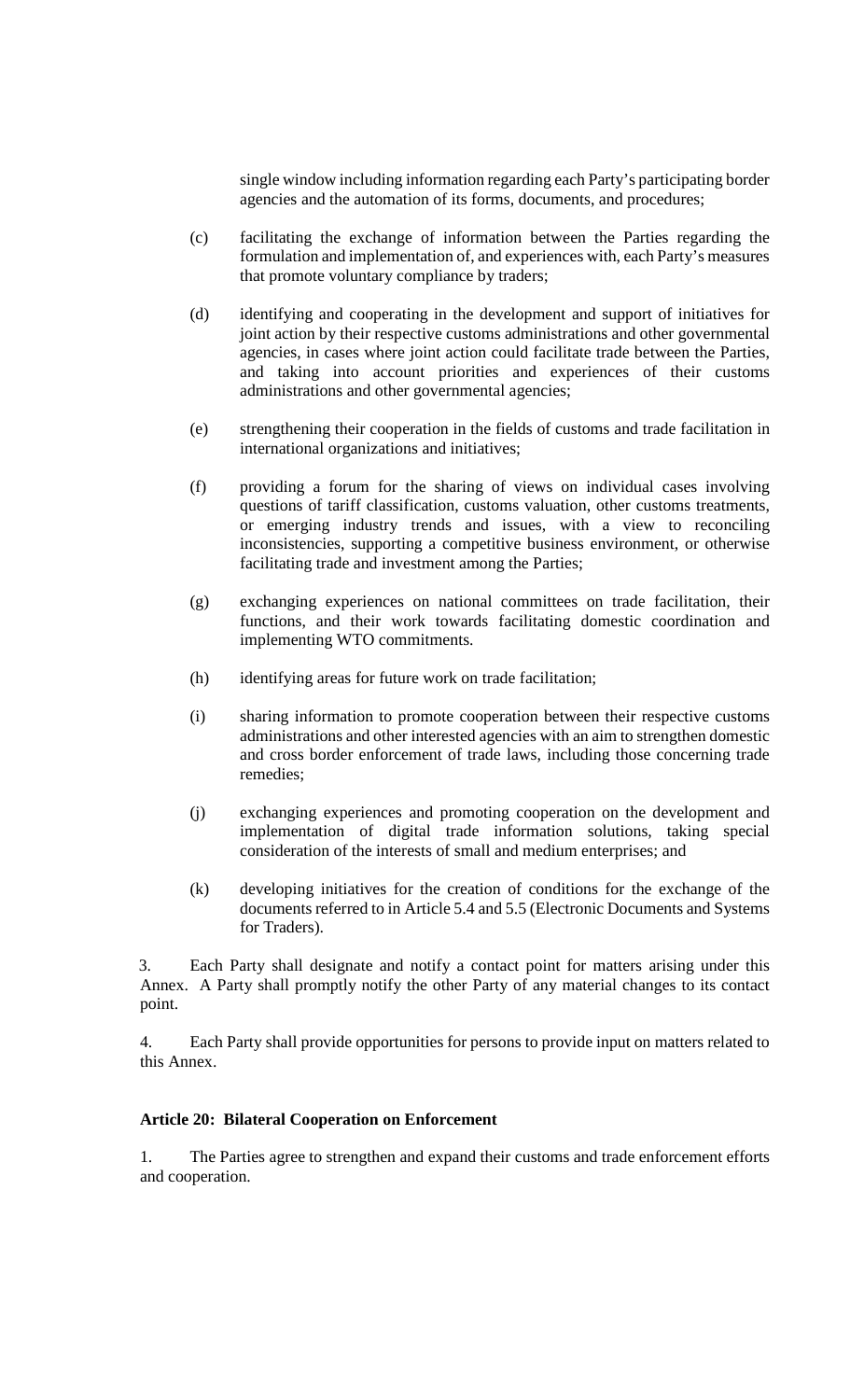2. Each Party shall, in accordance with its laws and regulations, cooperate with other Party for the purposes of enforcing or assisting in the enforcement of their respective measures concerning customs offenses in the trade in goods between the Parties.

- 3. With a view to facilitating bilateral trade between them, each Party shall:
	- (a) encourage cooperation with the other Party regarding customs issues that affect goods traded between the Parties; and
	- (b) endeavor to provide the other Party with advance notice of any significant administrative change, modification of a law or regulation, or issuance of other measure related to its laws or regulations that governs importations, exportations, or transit procedures that is likely to affect the effective implementation and enforcement of the customs and trade laws and regulations of a Party.

4. Each Party shall take appropriate measures, such as legislative, administrative, or judicial actions for enforcement of its laws, regulations, and procedural requirements related to customs offenses, to enhance coordination between its customs administration and other relevant agencies and for cooperation with the other Party.

- 5. The measures under paragraph 4 shall include:
	- (a) specific measures, such as enforcement actions to detect, prevent, or address customs offenses, especially on identified customs priorities, taking into account trade data, including patterns of imports, exports, or transit goods to identify potential or real sources of these offenses;
	- (b) penalties aimed at deterring or penalizing customs offenses; and
	- (c) providing a Party's government officials with the legal authority to meet enforcement objectives under its laws and for cooperation with the other Party on enforcement.

# **Article 21: Transitional Periods**

1. Notwithstanding Article 5.1 of this Protocol, each Party shall implement paragraph 4(b) and (c) of Article 5 (Electronic Documents and Systems for Traders) within one year of the date of entry into force of this Protocol.

2. Notwithstanding Article 5.1 of this Protocol, paragraph 4 of Article 4 (Advance Rulings) shall lapse after a period of two years from the date of entry into force of this Protocol. Prior to the end of the time period, the Parties shall discuss whether it is appropriate to extend the duration of the provision. Any extension agreed between the Parties shall be in accordance with Article 4 and shall not exceed one year.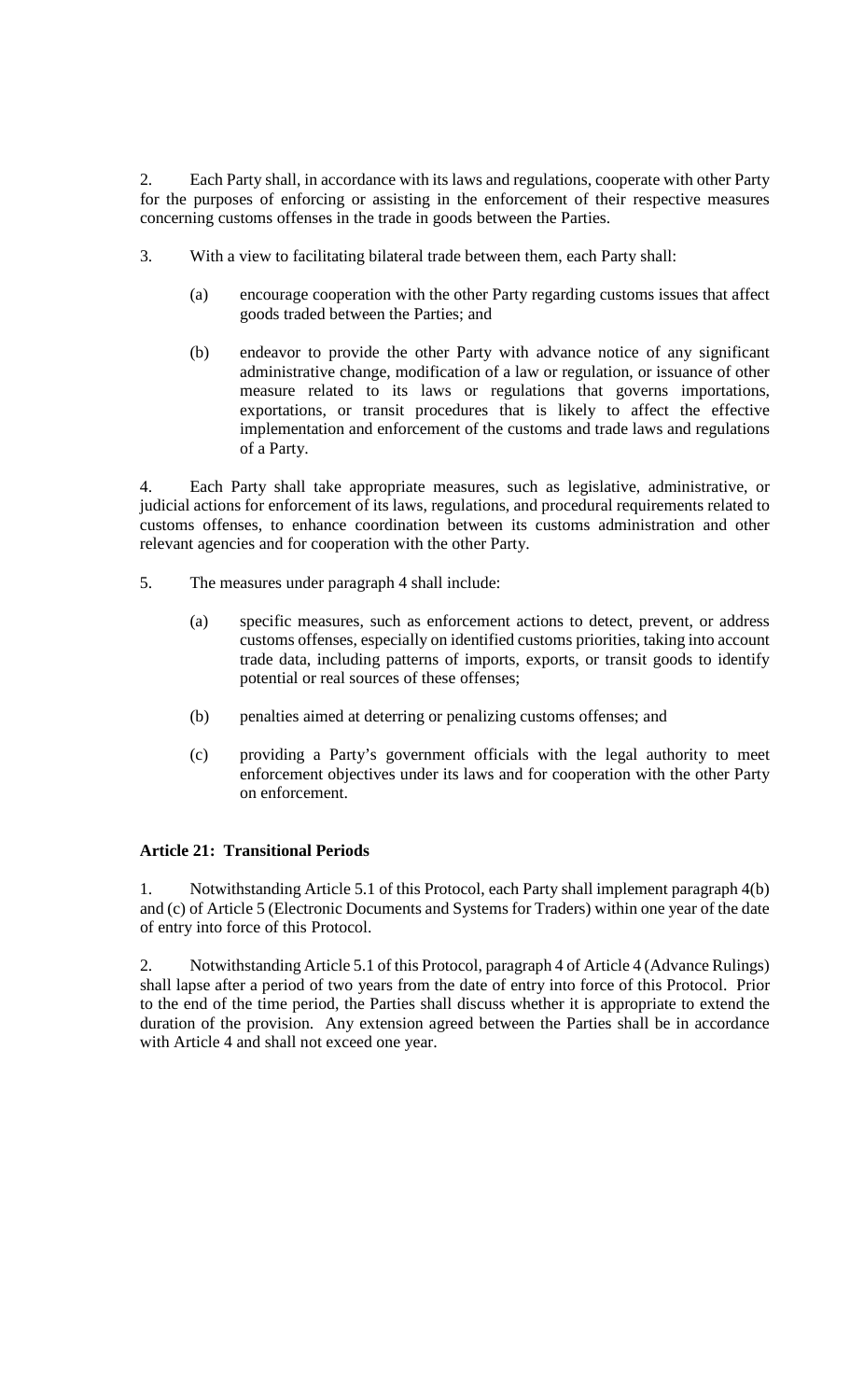# **ANNEX II: GOOD REGULATORY PRACTICES**

### **Article 1: Definitions**

For the purposes of this Annex:

**regulation** means a measure of general application adopted, issued, or maintained by a regulatory authority with which compliance is mandatory;

**regulatory authority** means an administrative authority or agency at the Party's federal level of government that develops, proposes, or adopts a regulation, and does not include legislatures, courts, or, in the case of the United States, the President and, in the case of Brazil, presidential decrees; and

**regulatory cooperation** means an effort between the two Parties to prevent, reduce, or eliminate unnecessary regulatory differences to facilitate trade and promote economic growth, while maintaining or enhancing standards of public health and safety and environmental protection, among others.

### **Article 2: Subject Matter and General Provisions**

1. The Parties recognize that implementation of government-wide practices to promote regulatory quality through greater transparency, objective analysis, accountability, and predictability can facilitate international trade, investment, and economic growth, while contributing to each Party's ability to achieve its public policy objectives (including health, safety, and environmental goals) at the level of protection it considers appropriate. The application of good regulatory practices can support the development of compatible regulatory approaches among the Parties, and reduce or eliminate unnecessarily burdensome, duplicative, or divergent regulatory requirements. Good regulatory practices also are fundamental to effective regulatory cooperation.

2. Accordingly, this Annex sets out specific obligations and other provisions with respect to good regulatory practices, including practices relating to the planning, design, issuance, implementation, and review of the Parties' respective regulations, subject to paragraph 3.

- 3. For greater certainty, this Annex does not prevent a Party from:
	- (a) pursuing its public policy objectives (including health, safety, and environmental goals) at the level it considers to be appropriate;
	- (b) determining the appropriate method of implementing its obligations in this Annex within the framework of its own legal system and institutions; or
	- (c) adopting good regulatory practices in addition to those that are set out in this Annex.

#### **Article 3: Central Regulatory Coordinating Body or Mechanism**

Recognizing that institutional arrangements are particular to each Party's system of governance, the Parties note the important role of central regulatory coordinating bodies and mechanisms in promoting good regulatory practices; performing key advisory, coordination, and review functions to improve the quality of regulations; and developing improvements to their regulatory systems. The Parties intend to establish or maintain their respective central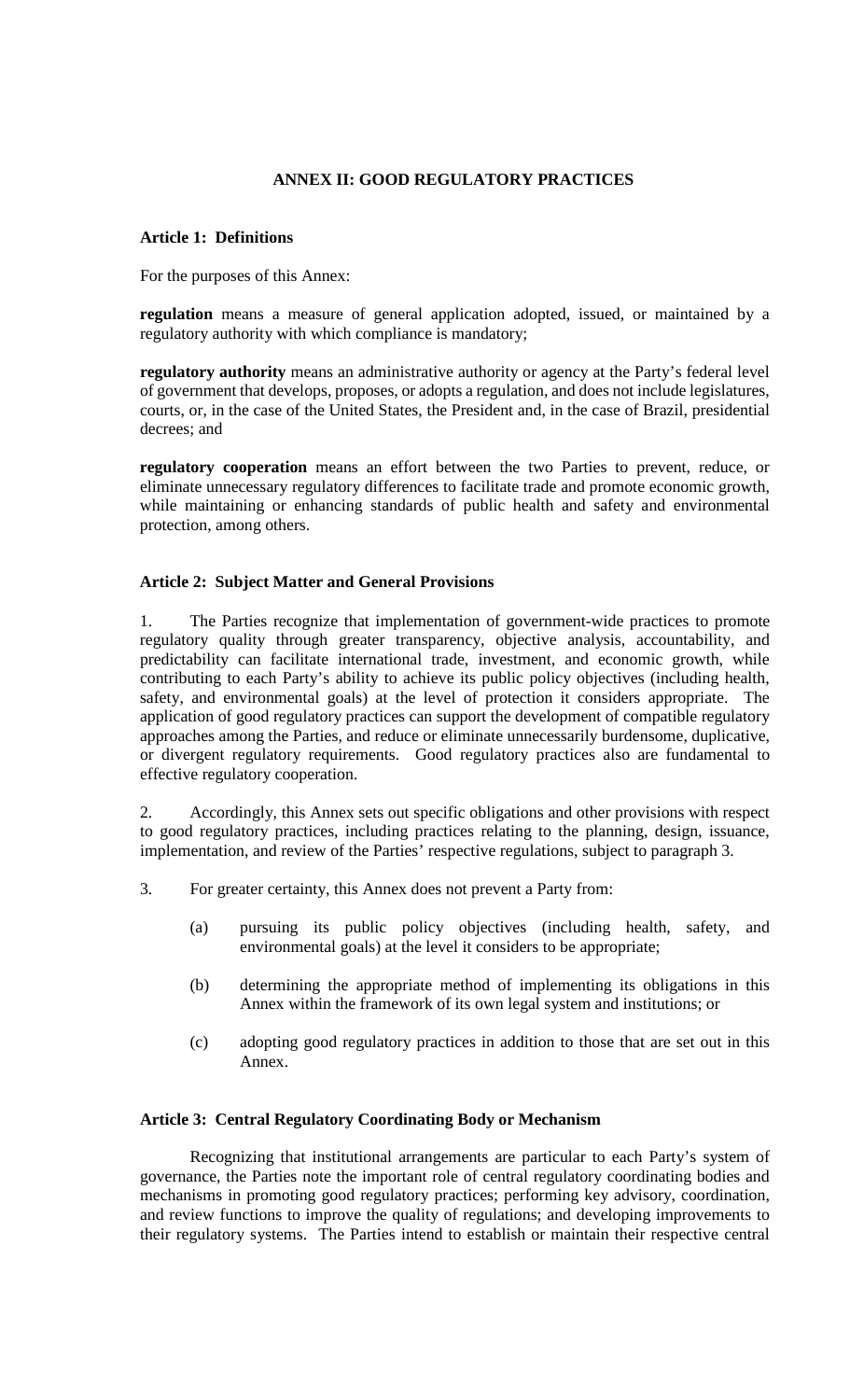regulatory coordinating bodies or mechanisms, within their respective mandates and consistent with law.

### **Article 4: Internal Consultation, Coordination, and Review**

1. The Parties recognize that internal processes or mechanisms providing for consultation, coordination, and review within and among domestic authorities in the development of regulations can increase regulatory compatibility between the Parties and facilitate trade. Accordingly, each Party shall adopt or maintain those processes or mechanisms to pursue, among others, the following objectives:

- (a) promoting government-wide adherence to good regulatory practices, including those set forth in this Annex;
- (b) identifying and developing improvements to government-wide regulatory processes;
- (c) identifying potential overlap or duplication between proposed and existing regulations, and preventing the creation of inconsistent requirements across domestic authorities;
- (d) reviewing regulations early in the development process to support compliance with international trade and investment obligations undertaken by the Party, including, as appropriate, consideration of relevant international standards, guides, and recommendations;
- (e) promoting consideration of regulatory impacts, including burdens on small enterprises of information collection and implementation; and
- (f) encouraging regulatory approaches that avoid unnecessary burdens and restrictions on innovation and competition in the marketplace.

2. Each Party shall make publicly available online a description of the processes or mechanisms referred to in paragraph 1.

#### **Article 5: Information Quality**

Each Party recognizes the need to base regulations upon information that is reliable and of high quality. To that end, each Party should adopt or maintain publicly available guidance or mechanisms that encourage its regulatory authorities when developing a regulation to:

- (a) seek the best, reasonably obtainable information, including scientific, technical, economic, or other information relevant to the regulation it is developing;
- (b) rely on information that is appropriate for the context in which it is used; and
- (c) identify sources of information in a transparent manner, as well as any significant assumptions and limitations.

2. If a regulatory authority systematically collects information from members of the public through identical questions in a survey for use in developing a regulation, each Party shall provide that the authority should: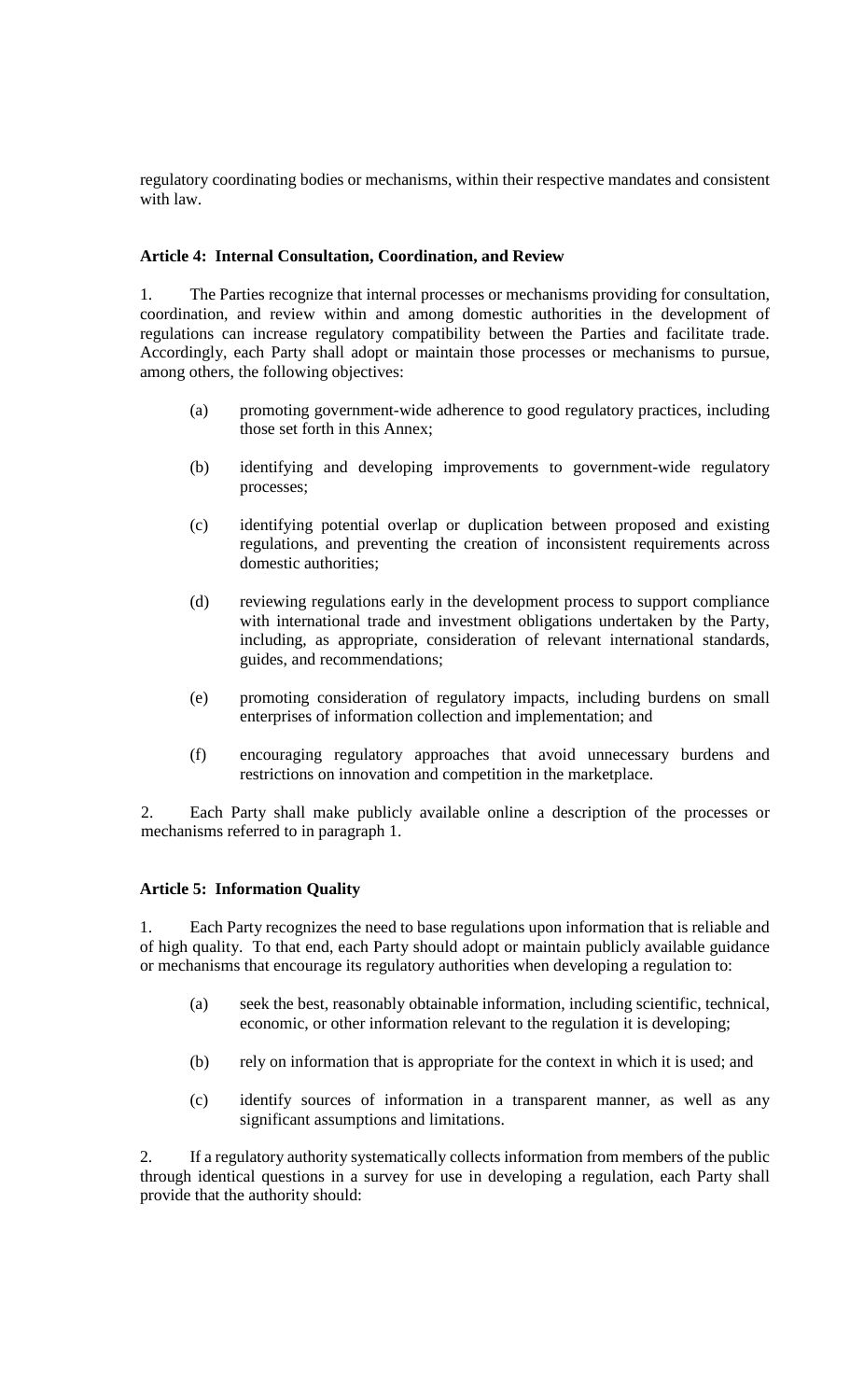- (a) use sound statistical methodologies before drawing generalized conclusions concerning the impact of the regulation on the population affected by the regulation; and
- (b) avoid unnecessary duplication and otherwise minimize unnecessary burdens on those being surveyed.

## **Article 6: Early Planning**

1. Each Party shall make publicly available online at least every two years a list of regulations that it reasonably expects to adopt or propose to adopt. Each regulation identified in the list should be accompanied by:

- (a) a concise description of the planned regulation;
- (b) a point of contact in the regulatory authority responsible for the regulation; and
- (c) an indication, if known, of sectors to be affected and whether there is any expected significant effect on international trade or investment.

2. Entries in the list should also include, to the extent available, timetables for subsequent actions, including those providing opportunities for public comment under Article 9 (Transparent Development of Regulations).

3. Parties are encouraged to provide the information in paragraphs 1 and 2 on the website described in Article 7 or through links from that website.

## **Article 7: Dedicated Website**

1. Each Party shall maintain a single, free, publicly available website that, to the extent practicable, contains all information that it is required to publish pursuant to Article 9 (Transparent Development of Regulations).

2. With respect to each regulatory authority at the federal level of government that has responsibility for implementing or enforcing regulations, the Party shall make publicly available online a description of that regulatory authority, including the regulatory authority's specific responsibilities. Each Party shall, without undue delay, notify the other Party of any material changes to this information and update the information online, as appropriate.

3. A Party may comply with paragraphs 1 and 2 by making publicly available information on, and providing for the submission of comments through, more than one website, provided the information can be accessed, and submissions can be made, from a single web portal that links to other websites.

### **Article 8: Use of Plain Language**

Each Party should provide that proposed and final regulations are written using plain language to ensure that those regulations are clear, concise, and easy for the public to understand, recognizing that some regulations address technical issues and that relevant expertise may be required to understand or apply them.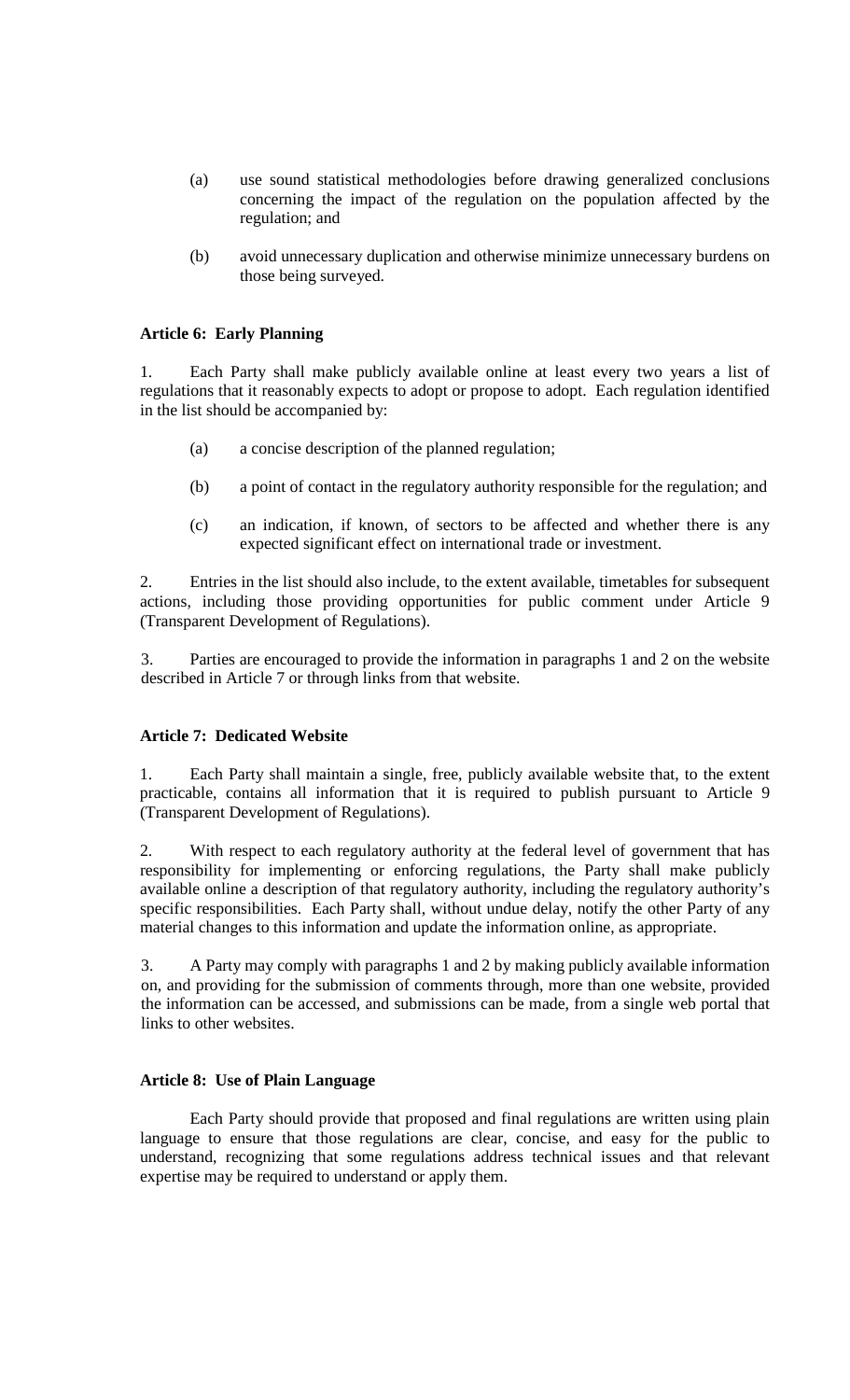## **Article 9: Transparent Development of Regulations**

1. During the period described in paragraph 2, when a regulatory authority is developing a regulation, the Party shall, under normal circumstances, publish:

- (a) the proposed text of the regulation along with its regulatory impact assessment, if any;
- (b) an explanation of the regulation, including its objectives, how the regulation achieves those objectives, the rationale for the material features of the regulation, and any major alternatives being considered;
- (c) an explanation of: the data, other information, and analyses that the regulatory authority relied upon to support the regulation; and
- (d) the name and contact information of an individual official from the regulatory authority with lead responsibility for developing the regulation who may be contacted concerning questions regarding the regulation.

At the same time the Party publishes the information listed in subparagraphs (a) through (d), the Party shall also make publicly available data, other information, and scientific and technical analyses it relied upon in support of the regulation, including any risk assessment.

2. With respect to the items required to be published under paragraph 1, each Party shall publish them before the regulatory authority finalizes its work on the regulation and at a time that will enable the regulatory authority to take into account the comments received and, as appropriate, make revisions to the text of the regulation published under paragraph 1(a).

3. After the items identified in paragraph 1 have been published, the Party shall ensure that any interested person, regardless of domicile, has an opportunity, on terms no less favorable than those afforded to a person of the Party, to submit written comments on the items identified in paragraph 1 for consideration by the relevant regulatory authority of the Party. Each Party shall allow interested persons to submit any comments and other inputs electronically and may also allow written submissions by mail to a published address or through another technology.

4. If a Party expects a proposed regulation to have a significant impact on trade, the Party should under normal circumstances provide a time period to submit written comments and other input on the items published in accordance with paragraph 1 that is:

- (a) not less than 60 days from the date the items identified in paragraph 1 are published; or
- (b) a longer time period as is appropriate due to the nature and complexity of the regulation, in order to provide interested persons adequate opportunity to understand how the regulation may affect their interests and to develop informed responses.

5. With respect to proposed regulations not covered under paragraph 4, a Party shall endeavor, under normal circumstances, to provide a time period to submit written comments and other input on the information published in accordance with paragraph 1 that is not less than four weeks from the date the items identified in paragraph 1 are published.

6. In addition, the Party shall consider reasonable requests to extend the comment period under paragraph 4 or 5 to submit written comments or other input on a proposed regulation.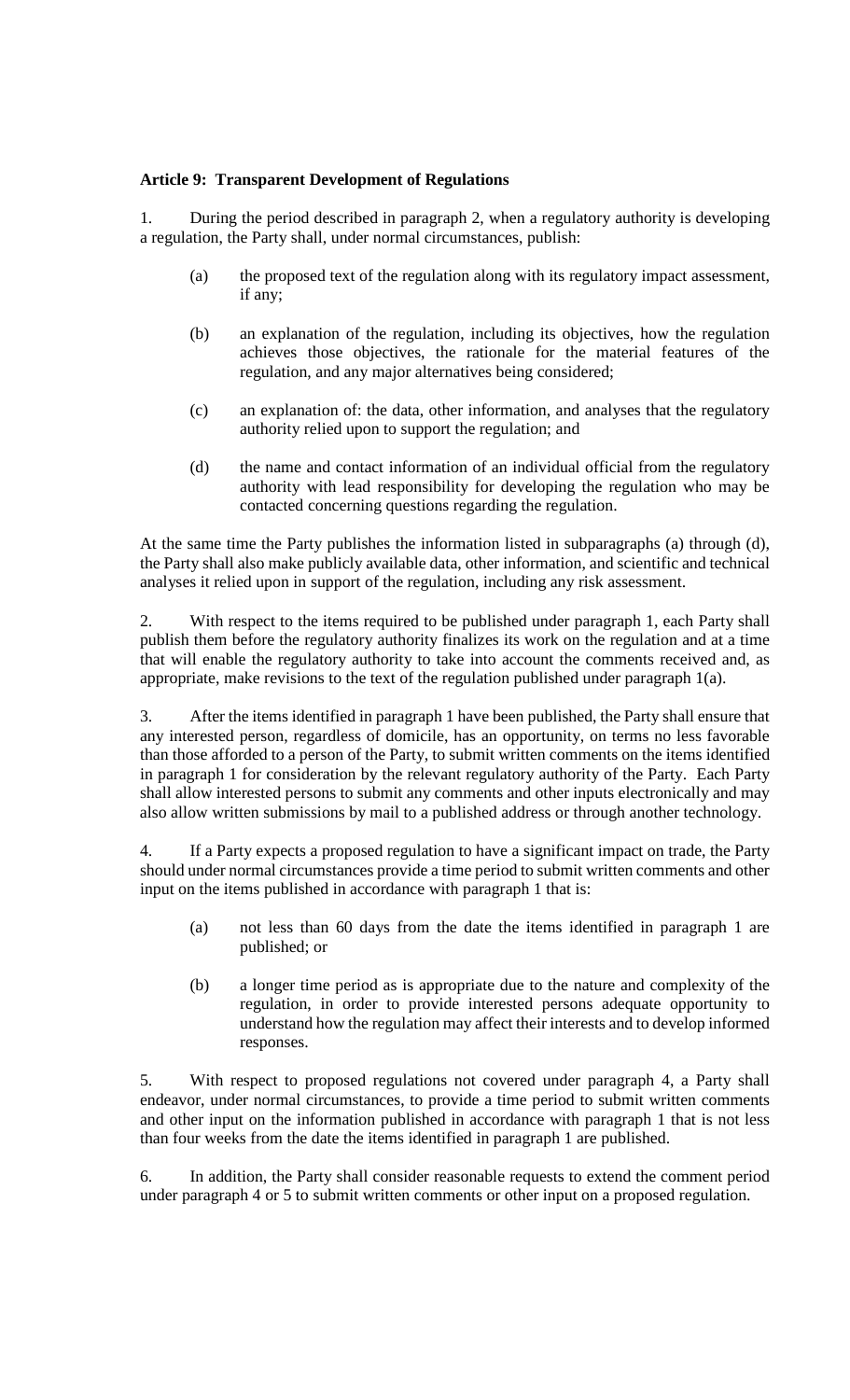7. Each Party shall, without undue delay, make publicly available online any written comments it receives, except to the extent necessary to protect confidential information or withhold personal identifying information or inappropriate content. If it is impracticable to make publicly available online all the comments on the website provided for in Article 7 (Dedicated Website), the regulatory authority of a Party shall endeavor to make publicly available those comments on its own website. Each Party shall also normally make publicly available on the Internet a list, docket, or other form of compilation, identifying persons that have submitted public comments.

8. Before finalizing its work on a regulation, a regulatory authority of a Party shall evaluate any relevant information provided in written comments received during the comment period.

9. When a regulatory authority of a Party finalizes its work on a regulation, the Party shall, without undue delay, make publicly available online the text of the regulation, any final impact assessment, and other items as set out in Article 12 (Final Publication).

10. The Parties are encouraged to make publicly available online government-generated items identified in this Article in a format that can be read and digitally processed through word searches and data mining by a computer or other technology.

11. For the purposes of paragraphs 1, 4, and 5, "normal circumstances" do not include, for example, situations when publication in accordance with those paragraphs would render the regulation ineffective in addressing the particular harm to the public interest that the regulation aims to address; if urgent problems (for example, of safety, health, or environmental protection) arise or threaten to arise for a Party; or if the regulation has no substantive impact upon members of the public, including persons of the other Party.

## **Article 10: Expert Advisory Groups or Bodies**

1. The Parties recognize that their respective regulatory authorities may seek expert advice and recommendations with respect to the preparation or implementation of regulations from groups or bodies that include non-governmental persons. The Parties also recognize that obtaining those advice and recommendations should be a complement to, rather than a substitute for, the procedures for seeking public comment pursuant to Article 9.3 (Transparent Development of Regulations).

2. For the purposes of this Article, an expert group or body means a group or body:

- (a) established by a Party at the federal level of government;
- (b) the membership of which includes persons who are not employees or contractors of the Party; and
- (c) the function of which includes providing advice or recommendations, including of a scientific or technical nature, to a regulatory authority of the Party with respect to the preparation or implementation of regulations.

This Article does not apply to a group or body that is established to enhance intergovernmental coordination, or to provide advice related to international affairs, including national security.

3. Each Party shall encourage its regulatory authorities to ensure that the membership of any expert group or body includes a range and diversity of views and interests, as appropriate to the particular context.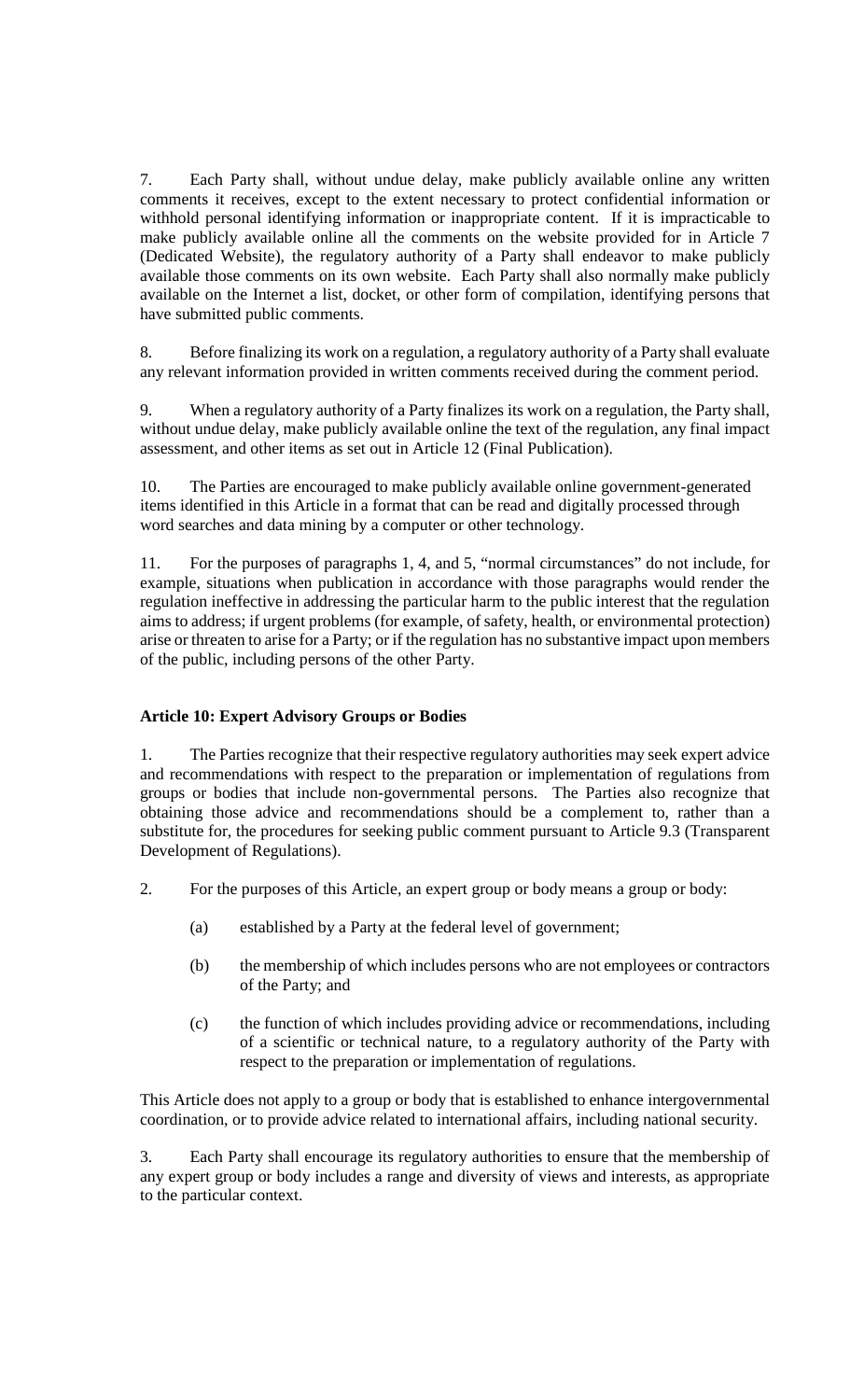4. Recognizing the importance of keeping the public informed with respect to the purpose, membership, and activities of expert groups and bodies, and that those expert groups or bodies can provide an important additional perspective or expertise on matters affecting government operations, each Party shall encourage its regulatory authorities to provide public notice of:

- (a) the name of any expert group or body it creates or uses, and the names of the members of the group or body and their affiliations;
- (b) the mandate and functions of the expert group or body;
- (c) information about upcoming meetings;
- (d) a summary of the outcome of any meeting of an expert group or body; and
- (e) a summary of the final outcome on any substantive matter considered by an expert group or body.

5. Each Party shall endeavor, as appropriate, to make publicly available online any documentation made available to or prepared for or by the expert group or body.

6. An expert group or body may seek public input related to any topic under its mandate and shall provide a means for interested persons to provide input.

## **Article 11: Regulatory Impact Assessment**

1. The Parties recognize that regulatory impact assessment is a tool to assist regulatory authorities in assessing the need for and potential impacts of regulations they are preparing. Each Party should encourage the use of regulatory impact assessments in appropriate circumstances when developing proposed regulations that have anticipated costs or impacts exceeding certain levels established by the Party.

2. Each Party shall maintain procedures that promote the consideration of the following when conducting a regulatory impact assessment:

- (a) the need for a proposed regulation, including a description of the nature and significance of the problem the regulation is intended to address;
- (b) feasible and appropriate regulatory and non-regulatory alternatives that would address the need identified in subparagraph (a), including the alternative of not regulating;
- (c) anticipated positive and negative impacts of the selected and other feasible alternatives (such as economic costs and benefits, social, environmental, public health, and safety effects) as well as risks and distributional effects over time, recognizing that qualitative analysis may be appropriate when costs and benefits are difficult to quantify or monetize due to inadequate information. A Party's analysis of these impacts may vary according to the complexity of the issue as well as the available data and information; and
- (d) the grounds for concluding that the selected alternative is preferable.

3. Each Party should consider whether a proposed regulation may have significant adverse economic effects on a substantial number of small enterprises. If so, the Party should consider potential steps to minimize those adverse economic impacts, while allowing the Party to fulfill its objectives.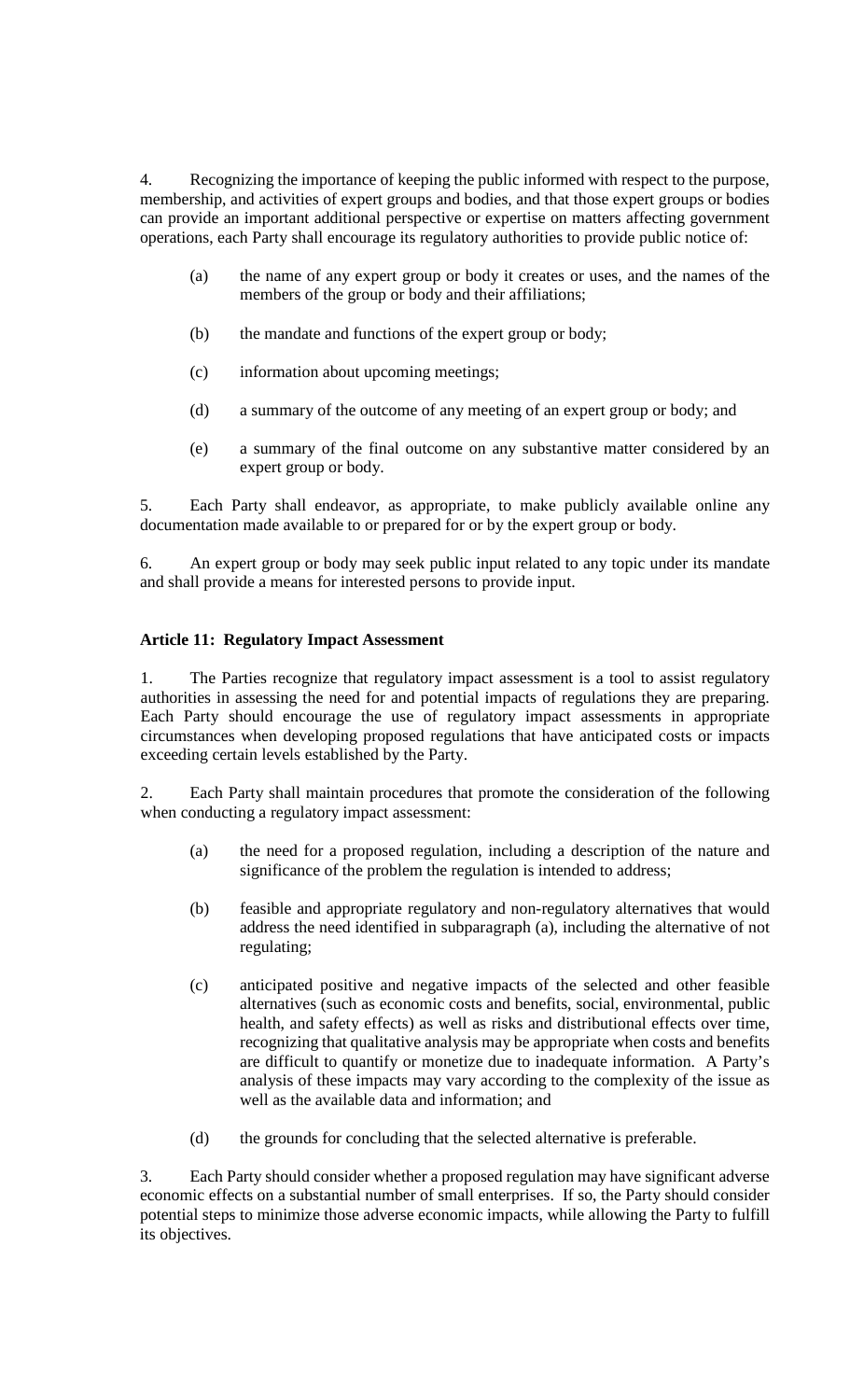### **Article 12: Final Publication**

1. When a regulatory authority of a Party finalizes its work on a regulation, the Party shall, without undue delay, publish in the text of the regulation, in the final regulatory impact assessment, or in another document:

- (a) the date by which compliance is required;
- (b) an explanation of how the regulation achieves the Party's objectives, the rationale for the material features of the regulation (to the extent different than the explanation provided for in Article 9 (Transparent Development of Regulations)), and the nature of and reasons for any significant revisions made since making the regulation available for public comment;
- (c) the regulatory authority's views on any substantive issues raised in timely submitted comments;
- (d) major alternatives, if any, that the regulatory authority considered in developing the regulation and reasons supporting the alternative that it selected;
- (e) the relationship between the regulation and the key evidence, data, and other information the regulatory authority considered in finalizing its work on the regulation;
- (f) to the extent possible, a reference to any forms or documents required to comply with the regulation and indication of their expected availability; and
- (g) the name and contact information of an individual official from the regulatory authority with lead responsibility for implementing the regulation who may be contacted concerning questions regarding the regulation.

2. Each Party shall ensure that all regulations in effect and any forms and documents necessary for compliance are made available on a free, publicly available website. On the website, each Party shall endeavor to organize the regulations by regulatory authority or regulatory area to allow for ease of searchability.

#### **Article 13: Review of Regulations Currently in Effect**

1. Each Party shall adopt or maintain procedures or mechanisms to conduct reviews of its regulations currently in effect to determine whether modification or repeal is appropriate. A review may be initiated, for example, pursuant to a Party's law, on a regulatory authority's own initiative, or in response to a suggestion submitted pursuant to Article 14 (Suggestions for Improvement).

2. When conducting a review, each Party should consider, as appropriate and applicable, among other things:

- (a) the effectiveness of the regulation in meeting its initial stated objectives, for example by examining its actual social or economic impact;
- (b) any circumstances that have changed since the development of the regulation, including availability of new information;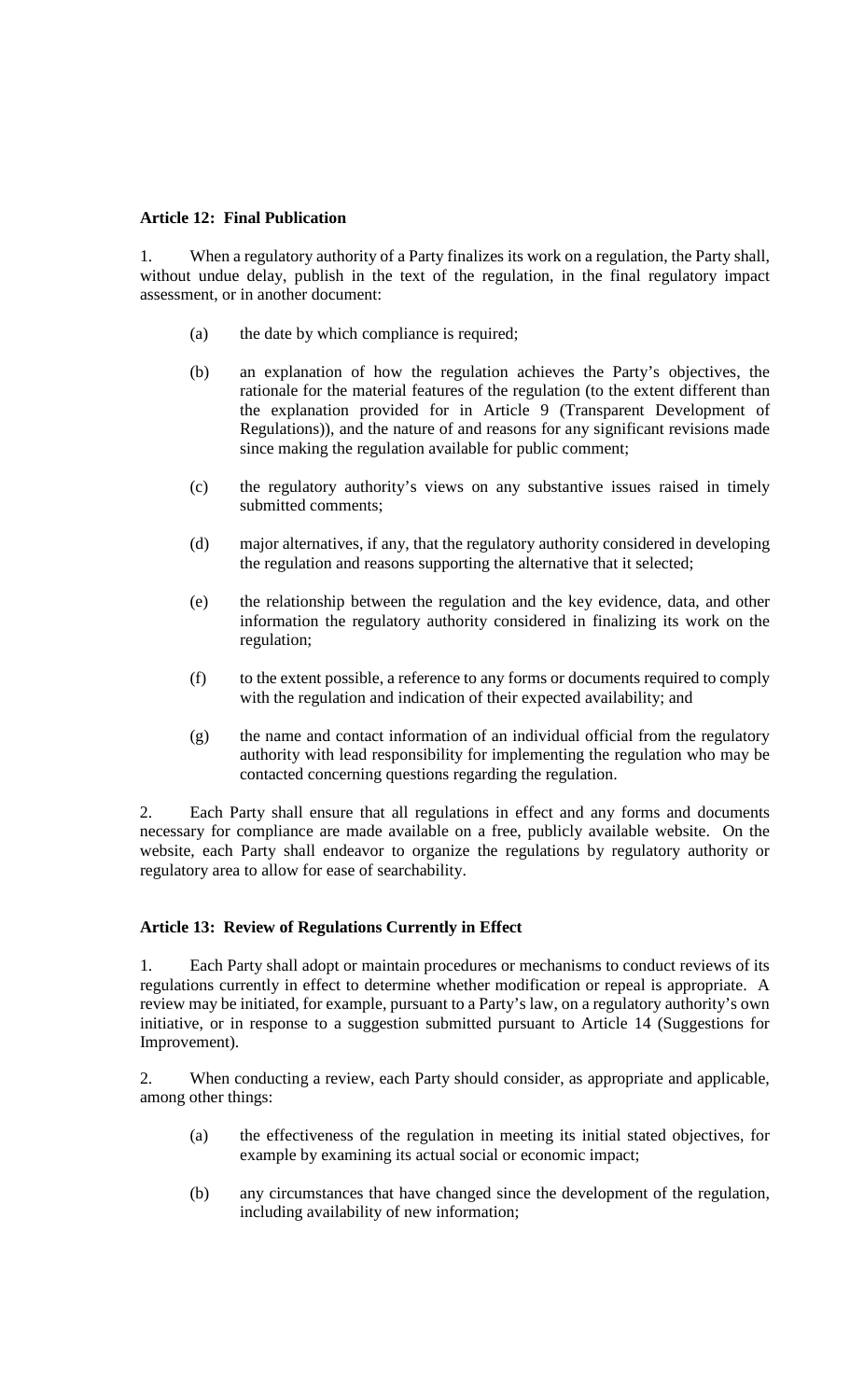- (c) new opportunities to eliminate unnecessary regulatory burdens;
- (d) ways to address unnecessary regulatory differences that may adversely affect trade, including trade between the Parties; and
- (e) any relevant suggestions of members of the public submitted pursuant to Article 14 (Suggestions for Improvement).

3. Each Party shall include among the procedures or mechanisms adopted pursuant to paragraph 1 provisions addressing impacts on small enterprises.

4. Each Party is encouraged to make publicly available online, to the extent available and appropriate, any official plans and results of a review.

### **Article 14: Suggestions for Improvement**

Each Party shall provide the opportunity for any interested person to submit to any regulatory authority of the Party written suggestions for the issuance, modification, or repeal of a regulation. The basis for those suggestions may include, for example, that, in the view of the interested person, the regulation has become ineffective at protecting health, welfare, or safety, has become more burdensome than necessary to achieve its objective (for example with respect to its impact on trade), fails to take into account changed circumstances (such as fundamental changes in technology, relevant scientific and technical developments, or relevant international standards), or relies on incorrect or outdated information.

## **Article 15: Information About Regulatory Processes and Authorities**

1. Each Party shall make publicly available online a description of the processes and mechanisms employed by its regulatory authorities to prepare, evaluate, or review regulations. The description shall identify the applicable guidelines, rules, or procedures, including those regarding opportunities for the public to provide input.

- 2. Each Party shall also make publicly available online:
	- (a) a description of the functions and organization of each of its regulatory authorities, including the appropriate offices through which persons can obtain information, make submissions or requests, or obtain decisions;
	- (b) any procedural requirements or forms promulgated or utilized by any of its regulatory authorities;
	- (c) the legal authority for verification, inspection, and compliance activities by its regulatory authorities;
	- (d) information concerning the judicial or administrative procedures available to challenge regulations; and
	- (e) any fees charged by a regulatory authority to a person of a Party for services rendered in connection with the implementation of a regulation, including for licensing, inspections, audits, and other administrative actions required under the Party's law to import, export, sell, market, or use a good.

Each Party shall, without undue delay, make publicly available online any material changes to this information.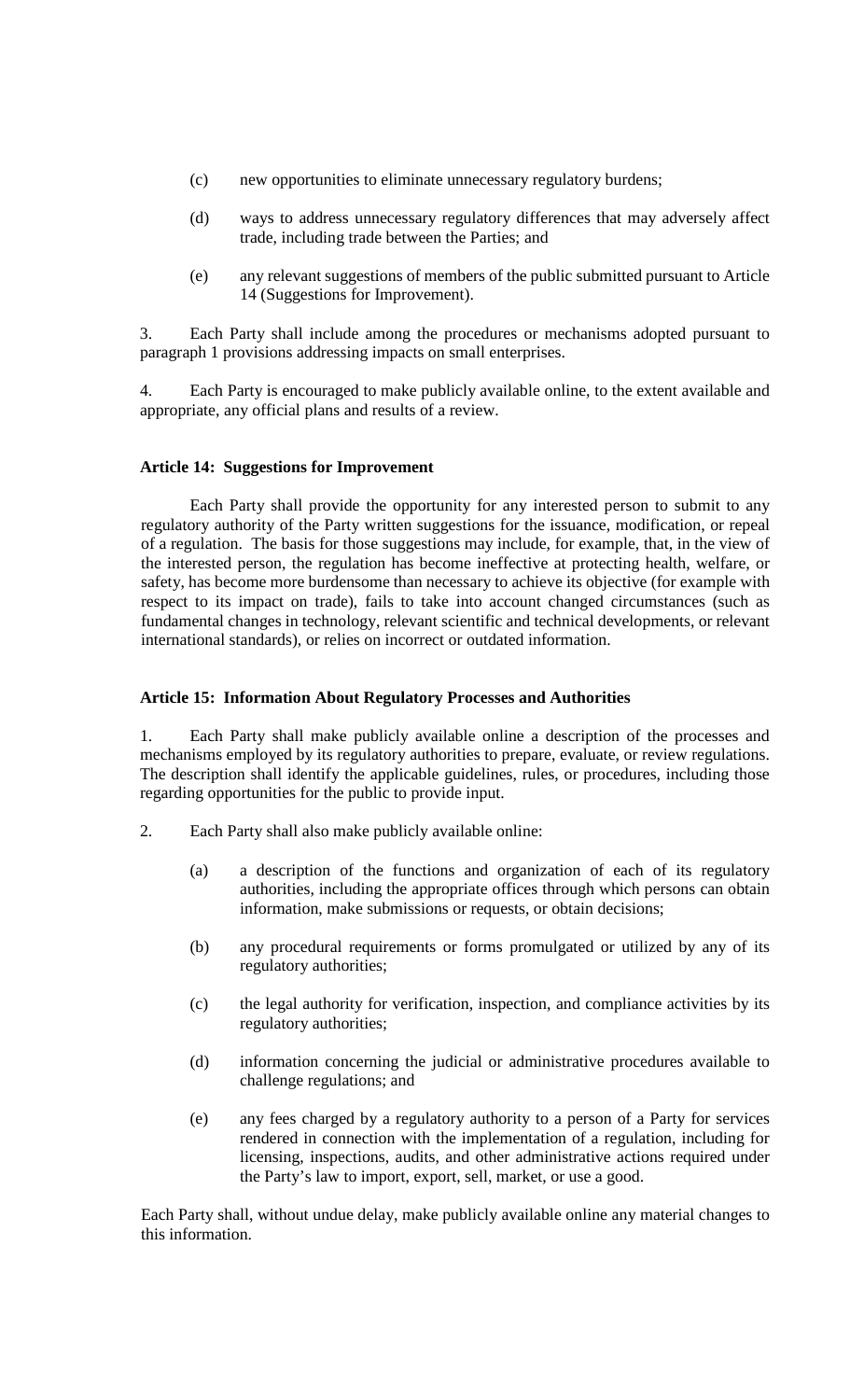## **Article 16: Annual Report**

Each Party shall prepare and make freely and publicly available online, on an annual basis, a report setting forth:

- (a) to the extent feasible, an estimate of the relevant impacts of economically significant regulations, as established by the Party, issued in that period by its regulatory authorities, on an aggregate or individual basis; and
- (b) any changes, or any proposals to make changes, to its regulatory system.

## **Article 17: Encouragement of Regulatory Compatibility and Cooperation**

1. The Parties recognize the important contribution of dialogues between their respective regulatory authorities in promoting regulatory compatibility and regulatory cooperation when appropriate, with a view to increasing mutual understanding of their respective systems and to improve the implementation of good regulatory practices and in order to facilitate trade and investment and to achieve regulatory objectives. Accordingly, each Party should encourage its regulatory authorities to engage in mutually beneficial regulatory cooperation activities with relevant counterparts of the other Party in appropriate circumstances to achieve these objectives.

2. The Parties recognize the valuable work of bilateral cooperation fora, and intend to continue to work together on a mutually beneficial basis in such fora or under this Annex. The Parties also recognize that effective regulatory cooperation requires the participation of regulatory authorities that possess the authority and technical expertise to develop, adopt, and implement regulations. Each Party should encourage input from members of the public to identify promising avenues for cooperation activities.

3. The Parties recognize that a broad range of mechanisms, including those set forth in the WTO Agreement, exist to help minimize unnecessary regulatory differences and to facilitate trade or investment, while contributing to each Party's ability to meet its public policy objectives.

## **Article 18: Contact Points**

1. Each Party shall designate and notify a contact point for matters arising under this Annex. A Party shall, without undue delay, notify the other Party of any material changes to its contact point.

2. The contact points shall coordinate communication and collaboration in matters relating to this Annex, including encouraging regulatory cooperation, with a view to facilitating trade between the Parties.

- 3. Activities related to this Annex may include:
	- (a) monitoring the implementation and operation of this Annex, including through updates on each Party's regulatory practices and processes;
	- (b) exchanging information on effective methods for implementing this Annex, including with respect to approaches to regulatory cooperation, and relevant work in international fora;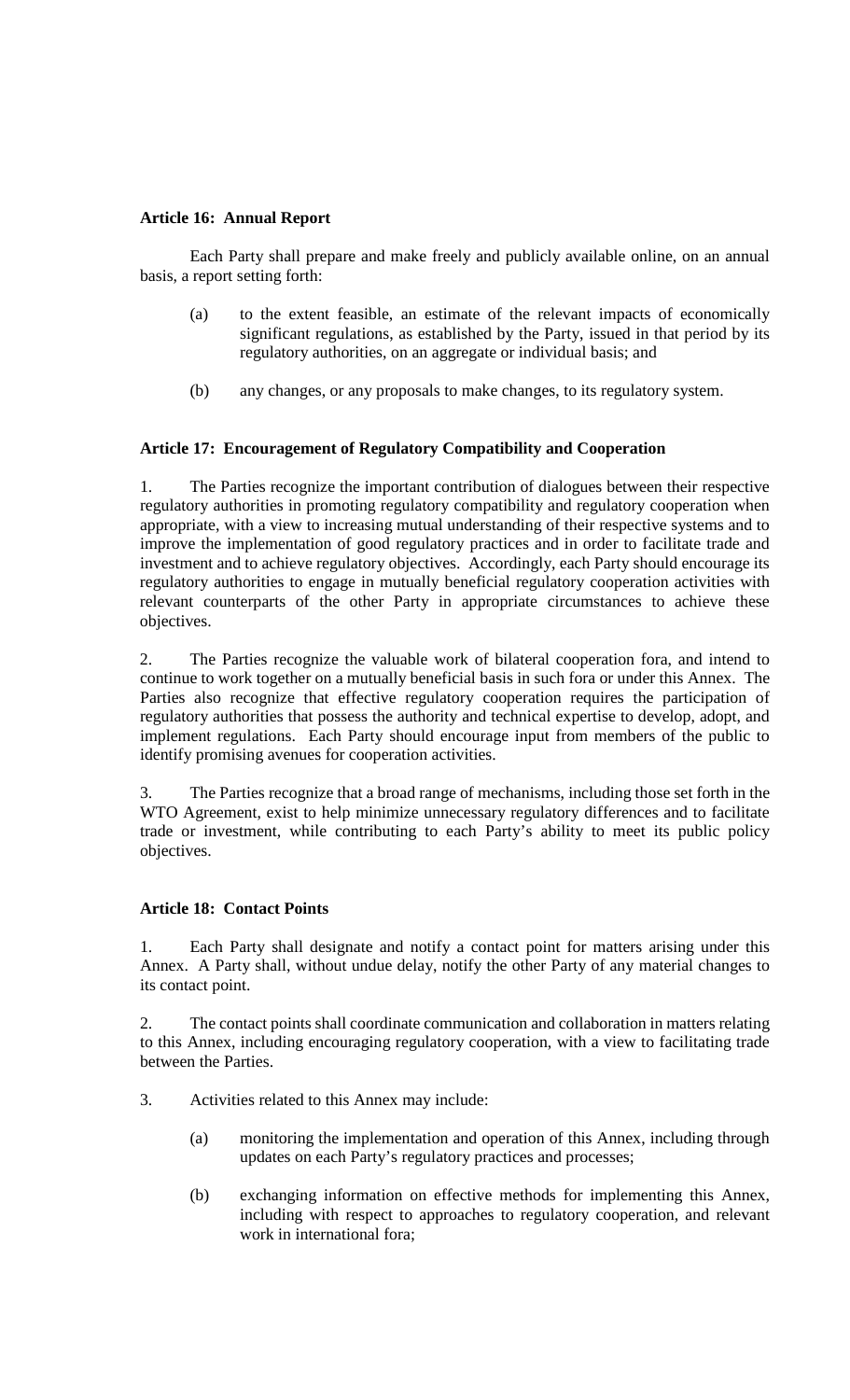- (c) consulting on matters and positions in advance of meetings in international fora that are related to the work of this Annex, including opportunities for workshops, seminars and other relevant activities to support strengthening of good regulatory practices and to support improvements in approaches to regulatory cooperation.
- (d) considering suggestions from stakeholders regarding opportunities to strengthen the application of good regulatory practices;
- (e) identifying areas for future work by the Parties; and
- (f) taking any other steps that the Parties consider will assist them in implementing this Annex.

4. Each Party shall provide opportunities for persons of that Party to provide views on the implementation of this Annex, and the contact points shall exchange information on these views.

#### **Article 19: Transitional Periods**

Notwithstanding Article 5.1 of the Protocol, Brazil shall implement its obligations with respect to the following articles two years from the date of entry into force of this Protocol:

- (a) Article 6 (Early Planning);
- (b) Article 7 (Dedicated Website);
- (c) paragraphs 1, 2, 3, 7, and 9 of Article 9 (Transparent Development of Regulations);
- (d) Article 12 (Final Publication);
- (e) Article 15 (Information About Regulatory Processes and Authorities); and
- (f) Article 16 (Annual Report).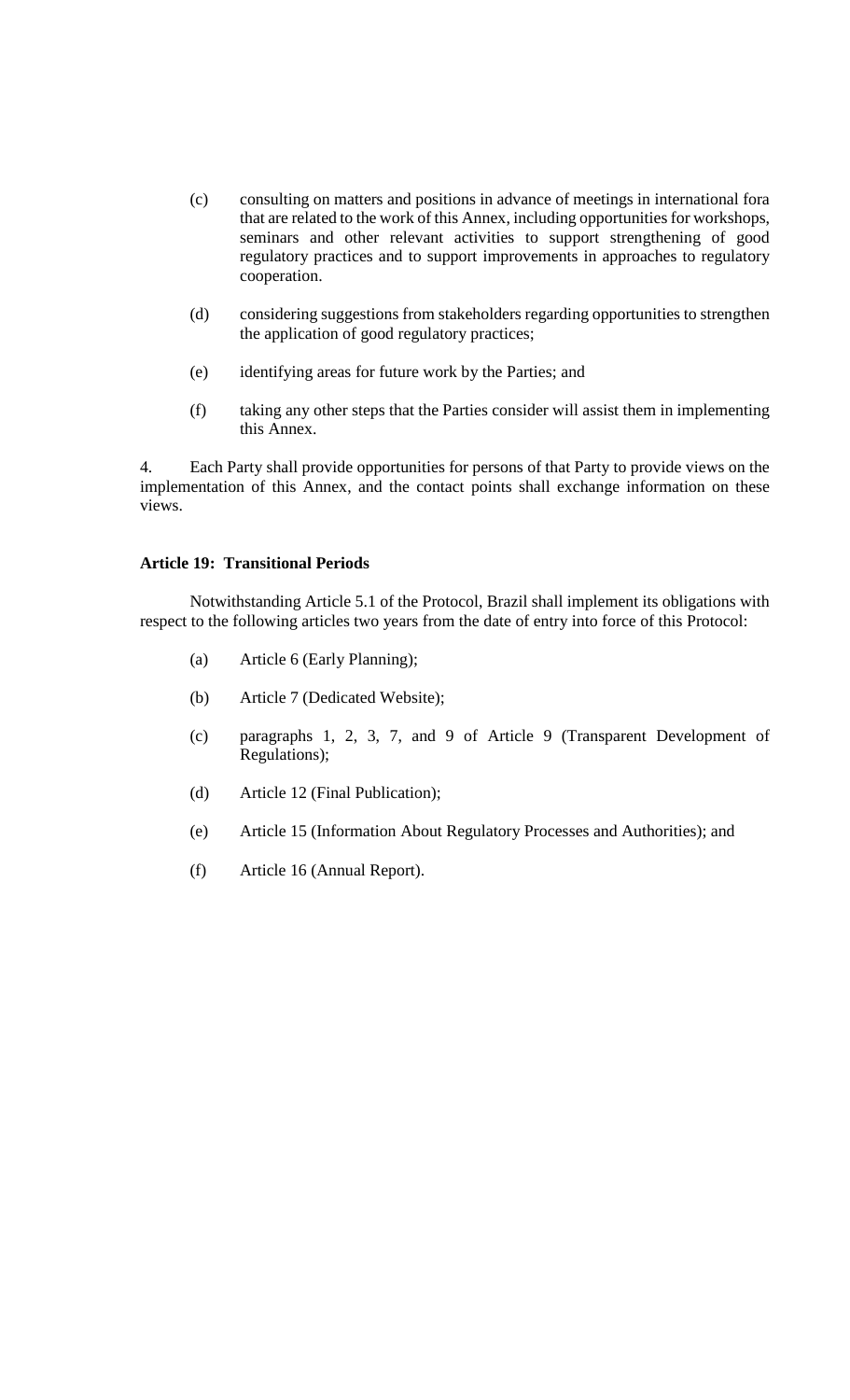## **APPENDIX**

## **ADDITIONAL PROVISIONS CONCERNING THE SCOPE OF "REGULATIONS" AND "REGULATORY AUTHORITIES"**

- 1. The following measures are not regulations for the purposes of this Annex:
	- (a) **for the Parties**: general statements of policy or guidance that do not prescribe legally enforceable requirements;
	- (b) **for Brazil**: a measure concerning:
		- (i) a military or foreign affairs function of Brazil,
		- (ii) public sector management, personnel, public property, budgetary execution, loans, grants, benefits, or contracts,
		- (iii) public sector organization, procedure, or practice,
		- (iv) financial services or anti-money laundering measures,
		- (v) taxation measures, or
		- (vi) monetary and exchange rate policies.
	- (c) **for the United States**: a measure concerning:
		- (i) a military or foreign affairs function of the United States,
		- (ii) agency management, personnel, public property, loans, grants, benefits, or contracts,
		- (iii) agency organization, procedure, or practice,
		- (iv) financial services or anti-money laundering measures, or
		- (v) taxation measures.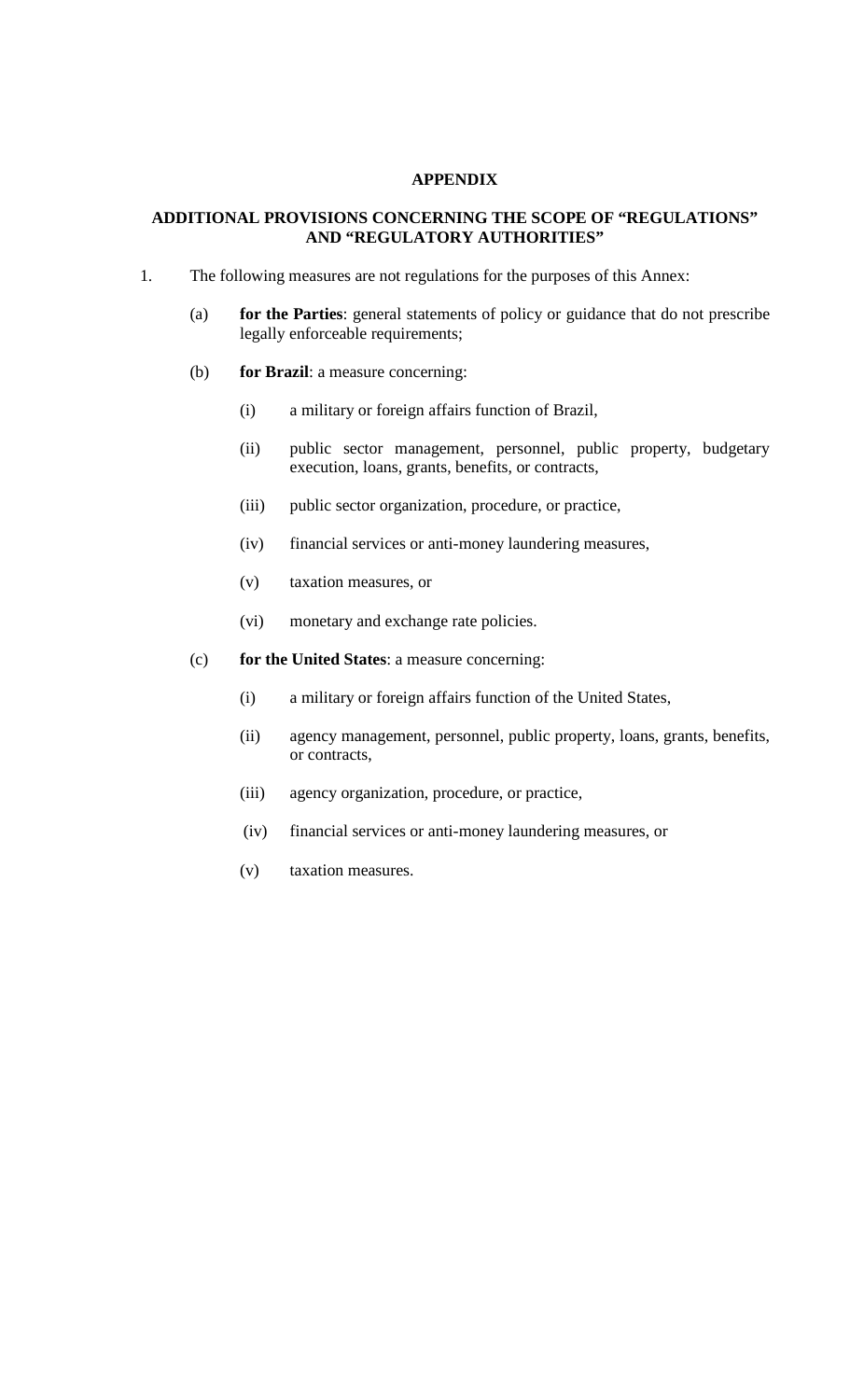# **ANNEX III: ANTI-CORRUPTION**

# **Article 1: Scope and General Provisions**

1. Articles 1 through 6 apply to legislative and other measures to prevent and combat bribery and corruption in any matters affecting international trade and investment. This Annex does not apply to conduct outside the jurisdiction of federal law and, to the extent that an obligation involves preventive measures, shall apply only to those measures covered by federal law governing federal, state, and local officials.

2. Each Party affirms its resolve to prevent and combat bribery and corruption in matters affecting international trade and investment.

3. Each Party recognizes the need to build integrity within both the public and private sectors and that each sector has complementary responsibilities in this regard.

4. Each Party recognizes the importance of regional and multilateral initiatives to prevent and combat bribery and corruption in matters affecting international trade and investment and commits to work jointly with the other Party to encourage and support appropriate initiatives to prevent and combat such bribery and corruption.

5. The Parties recognize that their respective competent anticorruption authorities have established working relationships in many bilateral and multilateral forums and that cooperation under this Annex can enhance the Parties' joint efforts in those forums and help produce outcomes that prevent and combat bribery and corruption in matters affecting international trade and investment.

6. Each Party affirms obligations it has under the *Convention on Combating Bribery of Foreign Public Officials in International Business Transactions*, done at Paris, December 19, 1997; the *United Nations Convention against Corruption,* done at New York, October 31, 2003; and the *Inter-American Convention Against Corruption*, done at Caracas, March 29, 1996.

# **Article 2: Measures to Prevent and Combat Bribery and Corruption**

1. Each Party shall adopt or maintain legislative and other measures as may be necessary to establish as criminal, civil, or administrative offenses under its law, in matters affecting international trade and investment, when committed intentionally, by any person subject to its jurisdiction:

- (a) the promise, offering or giving, to a public official, directly or indirectly, of an undue advantage for the official or another person, in order that the official act or refrain from acting in relation to the performance of or the exercise of official duties;
- (b) the solicitation or acceptance by a public official, directly or indirectly, of an undue advantage for the official or another person, in order that the official act or refrain from acting in relation to the performance of or the exercise of official duties;
- (c) the promise, offering or giving, to a foreign public official or an official of a public international organization, directly or indirectly, of an undue advantage for the official or another person, in order that the official act or refrain from acting in relation to the performance of or the exercise of official duties, in order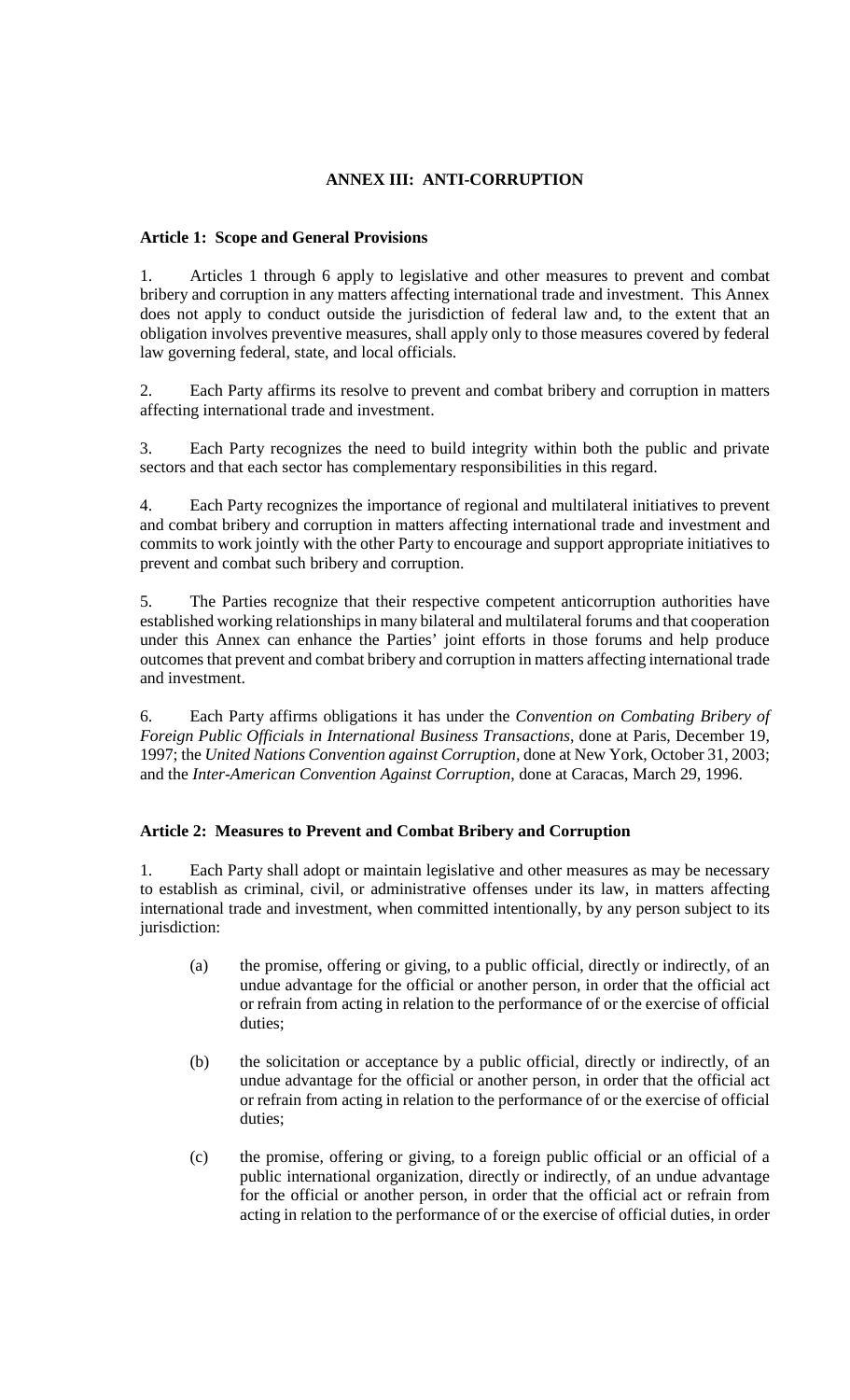to obtain or retain business or other undue advantage in relation to the conduct of international business; and

(d) complicity, including incitement, aiding and abetting, or conspiracy in the commission of any of the offenses described in subparagraphs (a) through (c).

2. Each Party shall adopt or maintain legislative and other measures as may be necessary regarding the maintenance of books and records and internal controls, financial statement disclosures, and accounting and auditing standards, to prohibit or prevent the following acts carried out by issuers for the purpose of committing any of the offenses described in this Article:

- (a) the establishment of off-the-books accounts;
- (b) the making of off-the-books or inadequately identified transactions;
- (c) the recording of non-existent expenditure;
- (d) the entry of liabilities with incorrect identification of their objects;
- (e) the use of false documents; and
- (f) the intentional destruction of bookkeeping documents earlier than foreseen by the law.

3. Each Party shall adopt or maintain legislative and other measures as may be necessary to establish as criminal, civil, or administrative offenses under its law, in matters affecting international trade and investment, when committed intentionally, by any person subject to its jurisdiction:

- (a) the embezzlement, misappropriation, or other diversion by a public official for the benefit of the public official or for the benefit of another person, of any property, public or private funds or securities, or any other thing of value entrusted to the public official by virtue of the public official's position;
- (b) the conversion or transfer of property, knowing that such property is the proceeds of crime, for the purpose of concealing or disguising the illegal origin of the property or of helping any person who is involved in the commission of the predicate offense to evade the legal consequences of that person's action;
- (c) the concealment or disguise of the true nature, source, location, disposition, movement or ownership of or rights with respect to property, knowing that such property is the proceeds of crime;
- (d) the acquisition, possession or use of property, knowing, at the time of receipt, that such property is the proceeds of crime; and
- (e) participation in, association with or conspiracy to commit, attempts to commit and aiding, abetting, facilitating, and counseling the commission of any of the offenses established in accordance with subparagraphs (a) through (d).

4. Each Party shall adopt or maintain effective, proportionate, and dissuasive sanctions and procedures to enforce the measures that it adopts or maintains pursuant to paragraphs 1, 2, and 3.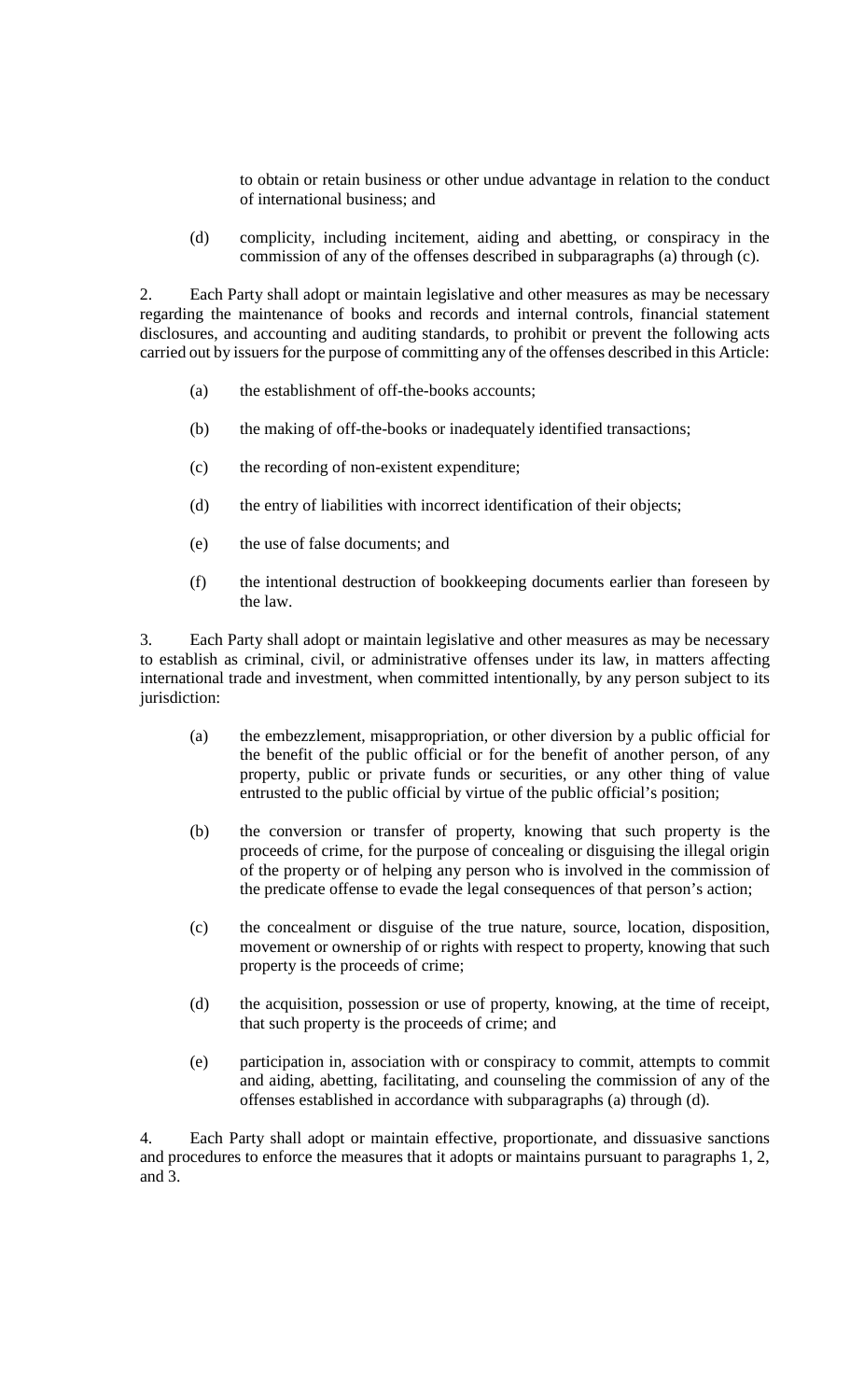5. Each Party shall disallow the tax deductibility of bribes and other expenses considered illegal by the Party incurred in furtherance of the commission of an offense described in paragraphs 1 and 3.

6. Each Party shall adopt or maintain measures enabling the identification, tracing, freezing, seizure, and confiscation in criminal, civil, or administrative proceedings of:

- (a) proceeds, including any property, derived from the offenses described in paragraphs 1 and 3; and
- (b) property, equipment, or other instrumentalities used in or destined for use in such offenses.

7. Each Party shall adopt or maintain measures in accordance with its laws and regulations that permit it to impose visa restrictions on any foreign public official who engaged in the commission of an offense described in paragraphs 1 and 3 or any other person that assisted in the commission of such an offense.

# **Article 3: Persons that Report Bribery or Corruption Offenses**

1. Each Party shall identify the competent authorities that are responsible for the enforcement of the measures that it adopts or maintains under Article 2.3 (Measures to Prevent and Combat Bribery and Corruption) and make such information publicly available.

2. Each Party shall adopt or maintain publicly available procedures for a person to report to its competent authorities, including anonymously, any incidents that may be considered to constitute an offense described in Article 2.1 and 2.3 or an act described in Article 2.2.

3. Each Party shall adopt or maintain measures to protect against discriminatory or disciplinary treatment any person who, upon reasonable belief, reports to the competent authorities any suspected incidents that may be considered to constitute an offense described in Article 2.1 and 2.3 or an act described in Article 2.2.

4. Each Party should require an external auditor of an issuer's financial statement who discovers indications of a suspected incident that may be considered an offense described in Article 2.1 and 2.3 or an act described in Article 2.2, to report this discovery to management and, as appropriate, to corporate monitoring bodies. Each Party also should encourage issuers that receive such a report from an external auditor to actively and effectively respond to the report.

5. Each Party should consider requiring external auditors of an issuer's financial statement to report to the competent authorities concerning any suspected incidents that may be considered an offense described in Article 2.1 and 2.3 or an act described in Article 2.2. Each Party shall ensure that any external auditor who, upon reasonable belief, reports to the competent authorities any such suspected incidents is protected from legal action.

## **Article 4: Promoting Integrity Among Public Officials**

1. This Article applies only at the central level of government.

2. To prevent and combat bribery and corruption in matters affecting international trade and investment, each Party shall promote, among other things, integrity, honesty, and responsibility among its public officials. To this end, each Party shall adopt or maintain legislative and other measures to: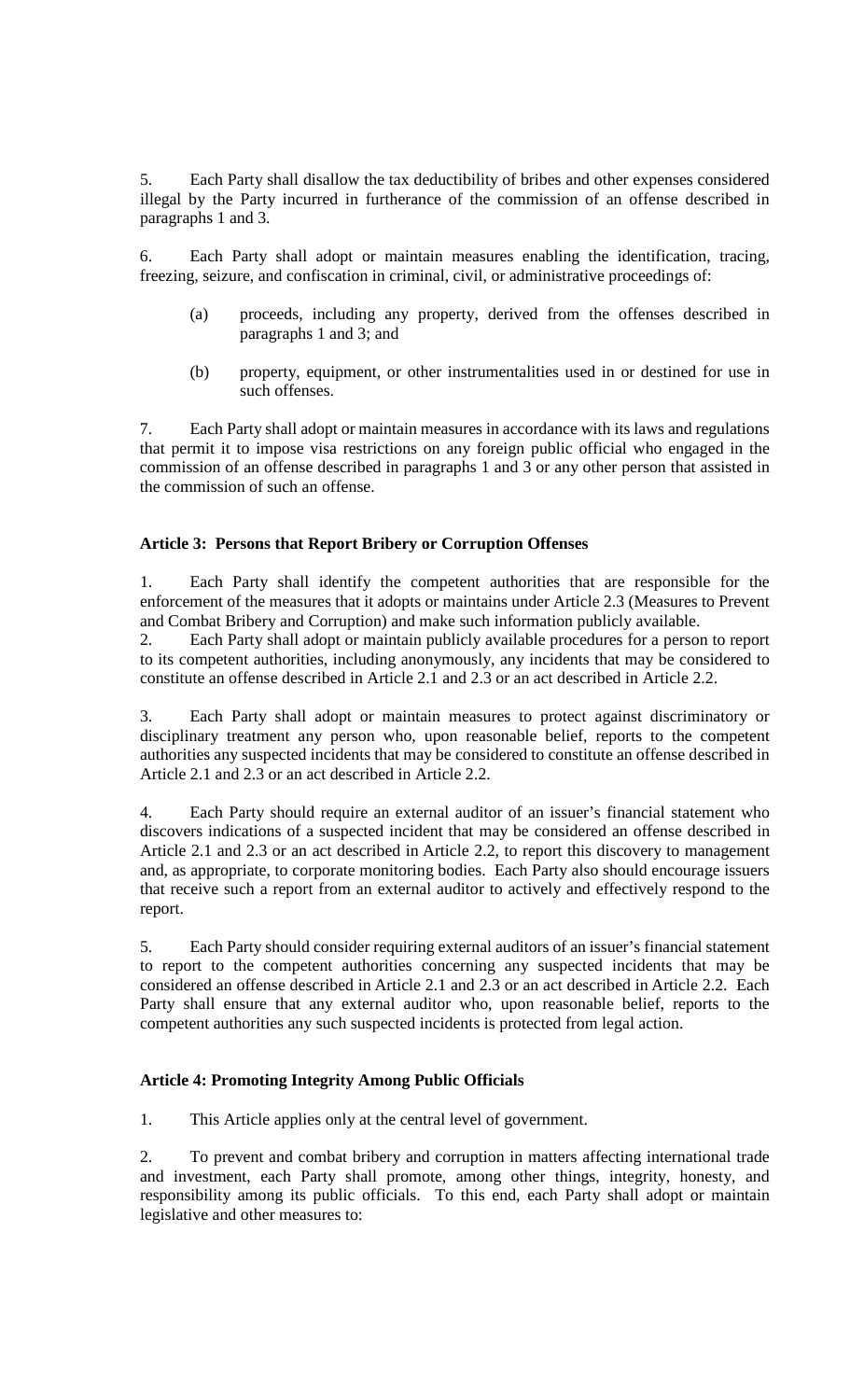- (a) provide adequate procedures for the selection and training of public officials for public positions considered by the Party to be especially vulnerable to bribery and corruption;
- (b) promote transparency and accountability of public officials in the exercise of public functions;
- (c) require senior officials, and other public officials as considered appropriate by the Party, to make available to appropriate authorities declarations regarding, among other things, their outside activities, employment, investments, assets, and substantial gifts or benefits from which a conflict of interest may result with respect to their functions as public officials; and
- (d) facilitate and require reporting by public officials of acts of bribery and corruption to competent authorities, when such acts come to their notice in the performance of their functions.

Each Party shall also adopt or maintain appropriate policies and procedures to identify and manage actual or potential conflicts of interest of public officials.

3. Each Party shall adopt or maintain codes or standards of conduct for the correct, honorable, and proper performance of public functions and the avoidance of conflicts of interests by public officials. Each Party shall also adopt or maintain measures providing for disciplinary or other actions, if warranted, against a public official who violates the codes or standards established in accordance with this paragraph.

4. Each Party shall establish procedures through which a public official charged, convicted, or officially sanctioned of an offense described in this Annex may be removed, suspended, or reassigned by the appropriate authority, bearing in mind respect for the principle of presumption of innocence.

5. Without prejudice to judicial independence, each Party shall adopt or maintain measures to strengthen integrity and prevent opportunities for corruption of public officials that are members of its judiciary in matters affecting international trade and investment. Such measures may include rules with respect to the conduct of public officials that are members of its judiciary.

## **Article 5: Participation of Private Sector and Civil Society**

1. Each Party shall take appropriate measures to promote the active participation of individuals and groups outside the public sector, such as enterprises, civil society, nongovernmental organizations, and community-based organizations, in preventing and combatting bribery and corruption in matters affecting international trade and investment and to raise public awareness regarding the existence, causes, and gravity of and the threat posed by such bribery and corruption. To this end, a Party may, for example:

- (a) undertake public information activities and public education programs that contribute to non-tolerance of bribery and corruption;
- (b) encourage professional associations and other non-governmental organizations, where appropriate, to encourage and assist enterprises, in particular small and medium size enterprises, in developing codes, standards of conduct, and compliance programs for preventing and detecting bribery and corruption;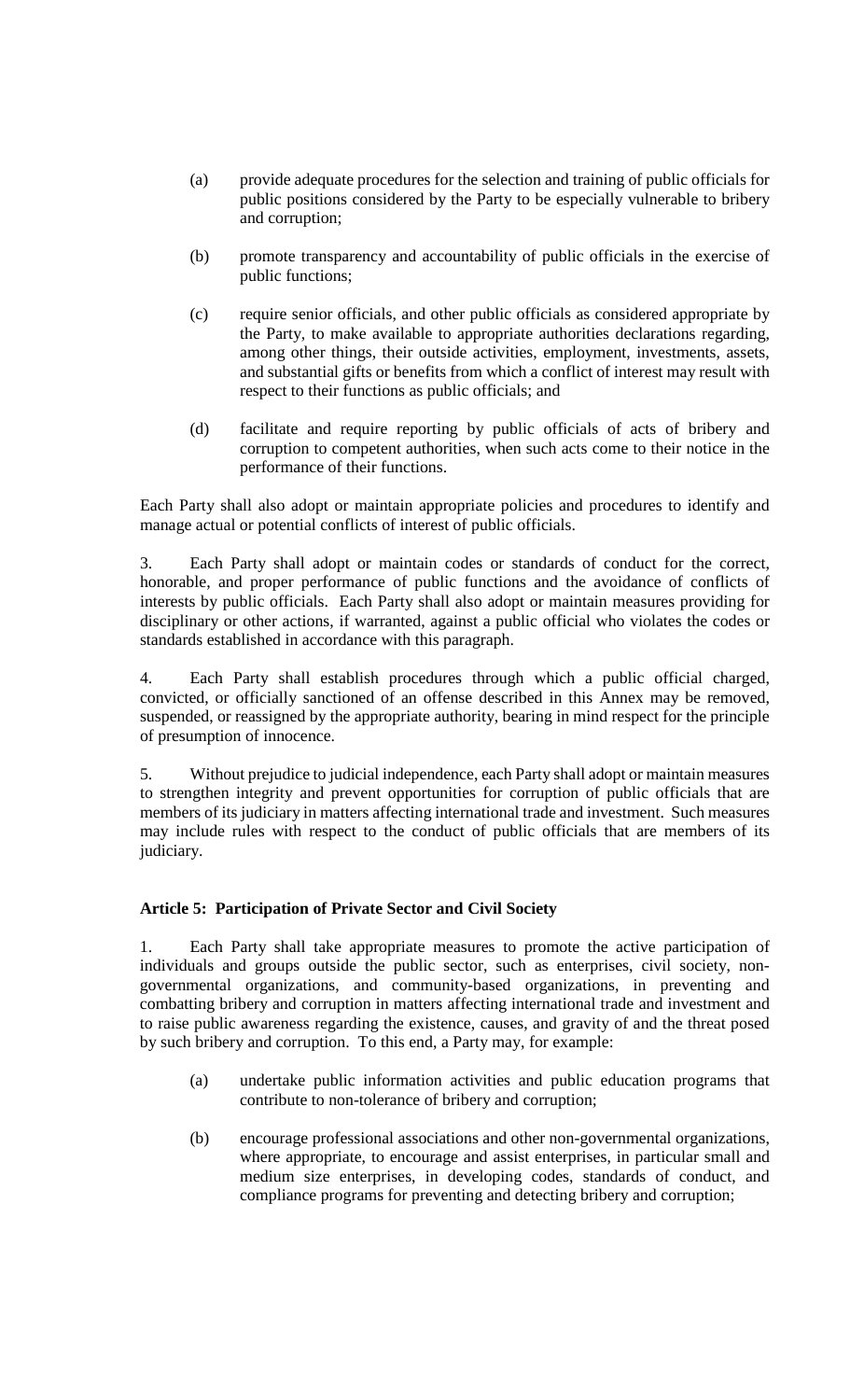- (c) encourage enterprise management to make statements in the enterprise's annual reports or otherwise publicly disclose the enterprise's internal control programs, including those that contribute to preventing and detecting bribery and corruption; and
- (d) respect, promote, and protect the freedom to seek, receive, publish, and disseminate information concerning bribery and corruption, in matters affecting international trade and investment.

2. Each Party shall encourage enterprises, taking into account their size, legal structure, and the sectors in which they operate, to:

- (a) adopt or maintain sufficient internal accounting controls, compliance programs or monitoring bodies, independent of management, such as audit committees of boards of directors or of supervisory boards, to assist in preventing and detecting offenses that violate measures adopted or maintained under Article 2.1 and 2.3 or acts that violate measures adopted or maintained under Article 2.2 (Measures to Prevent and Combat Bribery and Corruption); and
- (b) ensure that their accounts and required financial statements are subject to appropriate auditing and certification procedures.

### **Article 6: Application and Enforcement of Measures Adopted or Maintained to Prevent and Combat Bribery and Corruption**

1. Each Party affirms its commitment to enhance the effectiveness of law enforcement actions to prevent and combat the offenses described in Article 2.1 and 2.3 or the acts described in Article 2.2 (Measures to Prevent and Combat Bribery and Corruption).

2. In accordance with the fundamental principles of its legal system, a Party shall not fail to effectively enforce the measures adopted or maintained to comply with Articles 2 (Measures to Prevent and Combat Bribery and Corruption), 3 (Persons that Report Bribery or Corruption Offenses), and 4 (Promoting Integrity Among Public Officials), through a sustained or recurring course of action or inaction.

3. In accordance with the fundamental principles of its legal system, each Party retains the right for its law enforcement, prosecutorial, and judicial authorities to exercise discretion with respect to the enforcement of the Party's measures adopted or maintained to prevent and combat bribery and corruption in matters affecting international trade and investment. Each Party retains the right to take bona fide decisions with regard to the allocation of its resources with respect to such enforcement.

## **Article 7: Definitions**

For purposes of this Annex:

**enterprise** means an entity constituted or organized under applicable law, whether or not for profit, and whether privately-owned or governmentally-owned or controlled, including a corporation, trust, partnership, sole proprietorship, joint venture, association or similar organization;

**foreign public official** means an individual holding a legislative, executive, administrative, or judicial office of a foreign country, at any level of government, whether appointed or elected, permanent or temporary, paid or unpaid, and irrespective of that person's seniority; and an